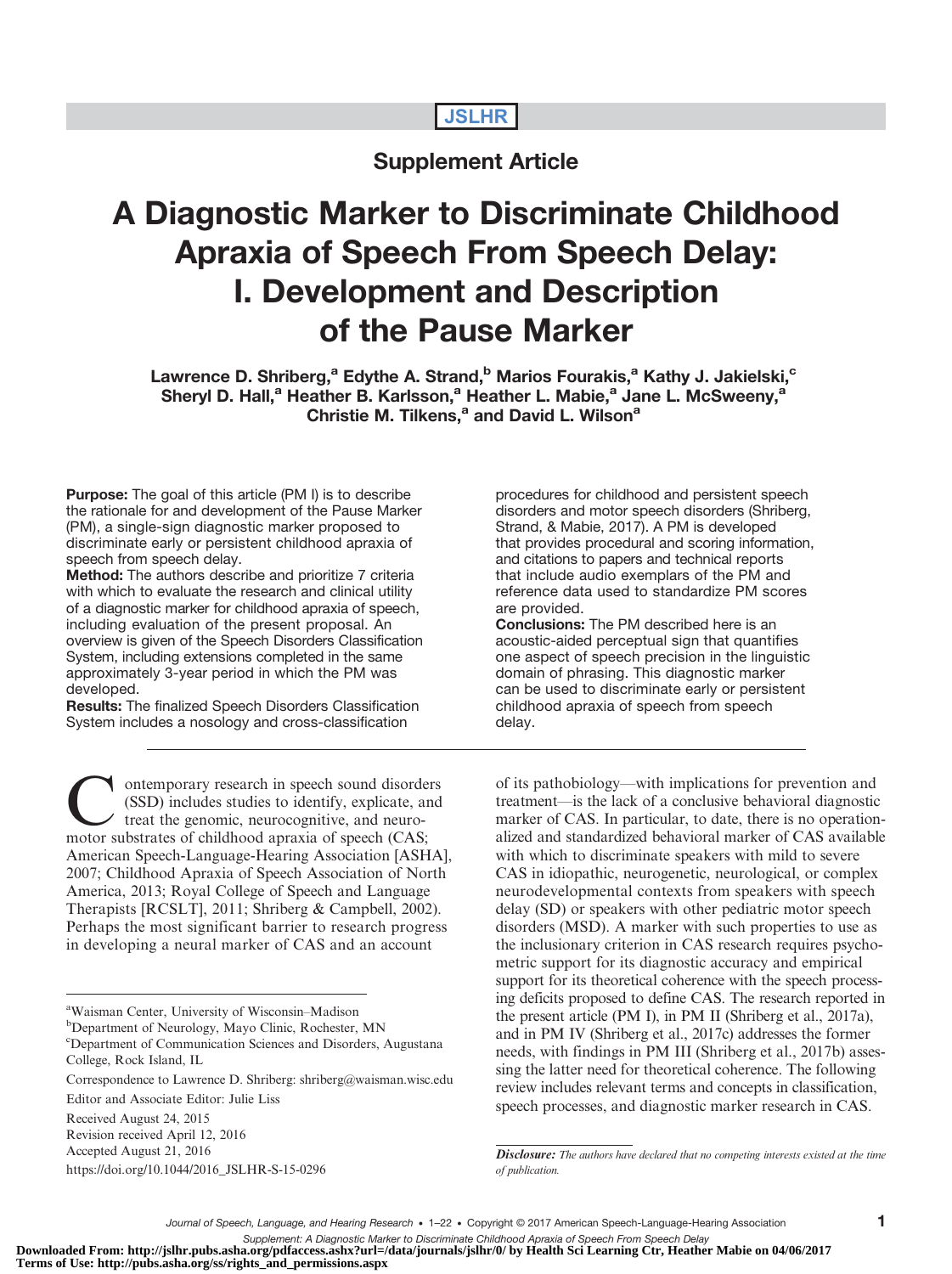# Diagnostic Markers of SSD Definition of Diagnostic Markers

The term *diagnostic marker* is one of many adjective– noun options used in the classification of diseases and disorders (e.g., adjectives: behavioral, biochemical, clinical, diagnostic, neural, research; nouns: characteristic, feature, marker, phenotype, sign). We define a diagnostic marker of a disorder as "one or more operationalized and standardized signs with sensitivity to and specificity for persons with prior, present, and/or future expression of the disorder at estimated levels of accuracy." Some diagnostic markers may have only categorical properties (i.e., presence/absence of disorder), whereas markers that meet distributional criteria for ordinal or interval measurement levels may also be used to scale the severity of a disorder (see PM IV; Shriberg et al., 2017c). As defined herein, positive status for a conclusive behavioral diagnostic marker is the ideal inclusionary criterion on which researchers can base the identification and development of biomarkers for diseases or disorders.

# Attributes of Diagnostic Markers

Table 1 includes seven attributes of a diagnostic marker that are posited to determine its value for research and clinical application. The seven proposed attributes or measurement constructs in the left-most column are ordered by rank,

vertically highest to lowest, by their hypothesized theoretical and psychometric importance in research and practice. The following observations focus on the implications of each attribute for the present context. The information in Table 1 comprises the criteria on which the diagnostic marker of CAS to be described in the present research will be evaluated.

#### Accuracy

As shown in Table 1, the most highly valued diagnostic marker of CAS is proposed to be the one with both the highest sensitivity to speakers who previously, currently, and/or are predicted to express CAS (i.e., true positives), and the one with the highest specificity to exclude speakers without any of these histories (i.e., true negatives). Of the two psychometric challenges, demonstrating high sensitivity to true positive CAS may be the more challenging one. The choice of a diagnostic standard against which to estimate the sensitivity of the diagnostic marker of CAS is a design decision that is based on a number of theoretical and practical considerations, which will be discussed herein. In contrast, valid estimates of the specificity of a proposed marker depend primarily on the accuracy with which participants in the comparison group or groups have been classified. Later discussion of the sensitivity and specificity findings for the diagnostic marker of CAS, termed the Pause Marker, (PM) will return to these issues, including the psychometric criteria used to define conclusive sensitivity and specificity.

| Table 1. Seven attributes of highly valued diagnostic markers. |  |  |
|----------------------------------------------------------------|--|--|
|----------------------------------------------------------------|--|--|

| Construct           | <b>Premise</b>                                                                                                                                 | <b>Rationale</b>                                                                                                                                                                                                                                                                                                                                  |
|---------------------|------------------------------------------------------------------------------------------------------------------------------------------------|---------------------------------------------------------------------------------------------------------------------------------------------------------------------------------------------------------------------------------------------------------------------------------------------------------------------------------------------------|
| Accuracy            | The higher the diagnostic accuracy of a diagnostic<br>marker, the more highly valued it is in research<br>and clinical settings.               | Diagnostic markers deemed conclusive for a disorder<br>require $> 90\%$ sensitivity and $> 90\%$ specificity,<br>yielding positive and negative likelihood ratios of<br>at least 10.0 and at most 0.10, respectively.                                                                                                                             |
| Reliability         | The higher the reliability of a diagnostic marker,<br>the more highly valued it is in research and<br>clinical settings.                       | Reliable diagnostic markers have robust point-by-point<br>intrajudge and interjudge data reduction agreement<br>and internal and test-retest stability of scores,<br>each estimated across relevant participant<br>heterogeneities.                                                                                                               |
| Coherence           | The greater the theoretical coherence of a<br>diagnostic marker, the more highly valued<br>it is in research and clinical settings.            | As portrayed in Figure 1, conclusive diagnostic markers<br>(Level IV) for each of the putative speech sound disorder<br>subtypes (Level III) are highly valued for integrative<br>descriptive-explanatory accounts when tied to their<br>genomic, environmental, developmental, neurocognitive,<br>and sensorimotor substrates (Levels I and II). |
| <b>Discreteness</b> | Diagnostic markers from discrete, on-line events<br>are more highly valued than diagnostic<br>markers derived from off-line tallies of events. | Speech signs that that can be spatiotemporally<br>associated with neurological events have the<br>potential to inform explanatory accounts of<br>speech-processing deficits.                                                                                                                                                                      |
| Parsimony           | The fewer the number of signs in a diagnostic<br>marker, the greater is its theoretical parsimony<br>and psychometric robustness.              | Each sign required for a diagnostic marker adds<br>theoretical complexity and requires additional,<br>multiplicative psychometric stability.                                                                                                                                                                                                      |
| Generality          | The more extensive the generality of a diagnostic<br>marker, the more highly valued it is in research<br>and clinical settings.                | Diagnostic markers with the most extensive external<br>validity may be used to quantify risk for future<br>expression of disorder, expression of active<br>disorder, and postdict severity of prior disorder.                                                                                                                                     |
| Efficiency          | The greater the efficiency of a diagnostic marker,<br>the more highly valued it is in research and<br>clinical settings.                       | More highly valued markers require the fewest tasks,<br>equipment, examiner proficiencies, and participant<br>accommodations and the least time and costs to<br>administer, score, and interpret.                                                                                                                                                 |

2 Journal of Speech, Language, and Hearing Research • 1–22

**Downloaded From: http://jslhr.pubs.asha.org/pdfaccess.ashx?url=/data/journals/jslhr/0/ by Health Sci Learning Ctr, Heather Mabie on 04/06/2017 Terms of Use: http://pubs.asha.org/ss/rights\_and\_permissions.aspx**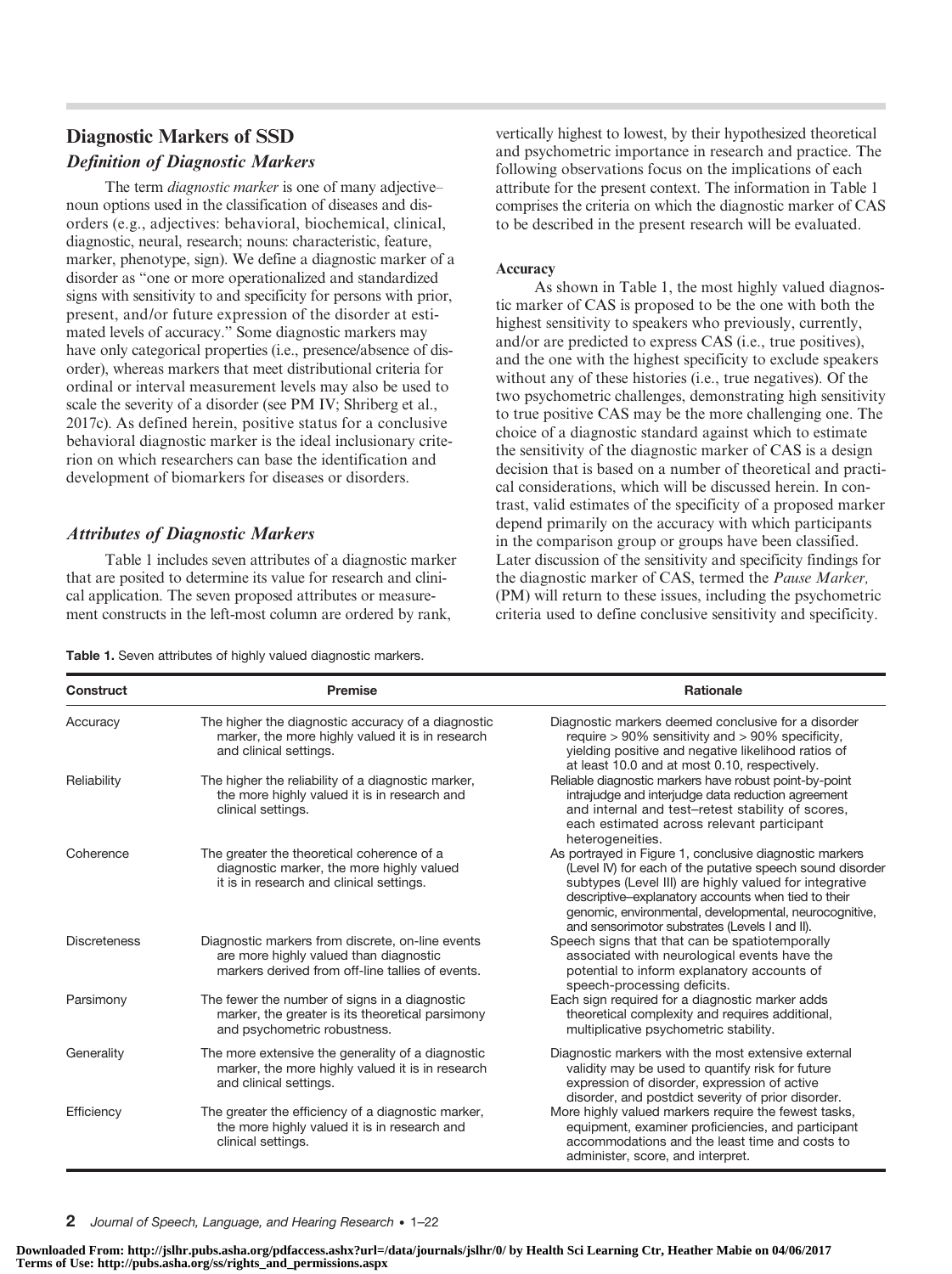#### **Reliability**

In addition to diagnostic accuracy, diagnostic markers are required to demonstrate sufficient reliability for each measurement in the process leading to an individual's classification or score on the marker. A challenge for the development of a diagnostic marker of CAS is the level of measurement accuracy needed in data reduction (i.e., in the present research, glossing continuous speech, narrow phonetic transcription, prosody–voice coding, acoustic segmentation and measurement), and including adequate reliabilities in these domains for each sign proposed to be included in the marker. Reliability (and efficiency; see Table 1) goals in measurement projects such as the present one are to instrument and automate as many data reduction operations as possible. The diagnostic marker to be described requires acoustics-aided auditory and visual perceptual judgments, with additional research needed to determine if instrumentation and automatic speech recognition methods can replace at least some elements of each of the current perceptually based measurement tasks.

#### **Coherence**

The Speech Disorders Classification System (SDCS) framework, to be discussed in the next section, takes the position that speech, prosody, and/or voice signs that meet psychometric criteria for a diagnostic marker of one of the eight subtypes of SSD described in Figure 1 require theoretical coherence. In other words, proposed markers must be coherent with the speech processing deficit(s) posited to be consequent to neurogenetic and environmental causal substrates. PM III (Shriberg et al., 2017b) reports findings from studies that address this question for the diagnostic marker of CAS described in the present article. The major goal of the PM development to be described here, specifically, inappropriate between-words pauses, termed abrupt inappropriate pauses, was to provide a theoretically coherent behavioral marker of biological events that could eventually be instrumented to provide a quantitative biomarker of CAS.

#### **Discreteness**

A fourth premise in Table 1 is that the most highly valued diagnostic markers are obtained from discrete, online events, rather than from metrics aggregated off-line. For example, a vocal tremor during a vowel is a discrete behavioral event for which the neuromotor correlates can be quantified using instrumental methods. In contrast, constructs such as reduced intelligibility, reduced articulatory precision, or increased articulatory instability include contributions from many language, speech, prosody, and voice domains typically requiring off-line data reduction and aggregation across domains.

#### Parsimony

Checklists and other multisign diagnostic markers may obscure the relative contributions of each constituent sign's explanatory power within and among individuals; for example, two persons with the same number of positive signs on a checklist meeting criteria for positive classification can have markedly dissimilar profiles of positive signs. Although individual profiles of signs of a disorder are informative for descriptive–explanatory goals, the premise in Table 1 is that single-sign diagnostic markers have the advantage of parsimony (i.e., they minimize both the conceptual confounds and the psychometric constraints associated with multisign markers). Notice that this issue is constrained to diagnostic markers, not discussions about such issues as whether CAS is best understood as a domainspecific MSD or a multidomain disorder involving cognitive and motor deficits. Some of these issues are addressed in PM III (Shriberg et al., 2017b), and others issues, such as whether CAS is best understood as a spectrum or unitary disorder, go beyond the scope of the present research series.

#### **Generality**

In addition to diagnostic markers that identify persons currently expressing a disorder or disease, precision (also termed personalized) medicine seeks early identification of persons with subclinical disorder or persons who are at risk for a disorder. A strength of the PM diagnostic marker described here is that it is not based on articulatory, prosodic, or phonatory competence, which, by definition, leaves little error variance after developmental mastery; rather, it is presumed to be essentially unrelated to developmental milestones and not moderated or mediated by sociodemographic variables (e.g., age, sex, dialect). Therefore, if validated and eventually cross-validated, the PM should also be required to meet several criteria for generality. It should provide a metric with which to identify, quantify, and track changes in the expression of CAS.

#### **Efficiency**

Diagnostic markers that require the least effort, time, skills, and financial resources in clinical and research environments are highly valued. The marker described here is posited to be efficient because the continuous speech sample required to obtain the speech data may also be used to obtain language, voice, and/or fluency data. However, continuous speech samples are inefficient in a number of ways. Children with limitations in intellectual function, language comprehension, language production, phonetic inventories, or interest in conversing may not produce a sufficient number of usable words to meet minimum requirements for a valid speech sample. The marker to be described also requires a number of perceptual and acoustic skills in data reduction and the time to complete a number of data reduction tasks using these methods. Automated data collection, data reduction, data scoring, and data analysis should provide increased efficiencies.

### Four Sources for Diagnostic Markers of CAS

Descriptive or evaluative review of contemporary diagnostic markers purported to identify CAS is beyond the scope of the present article. It is useful to provide brief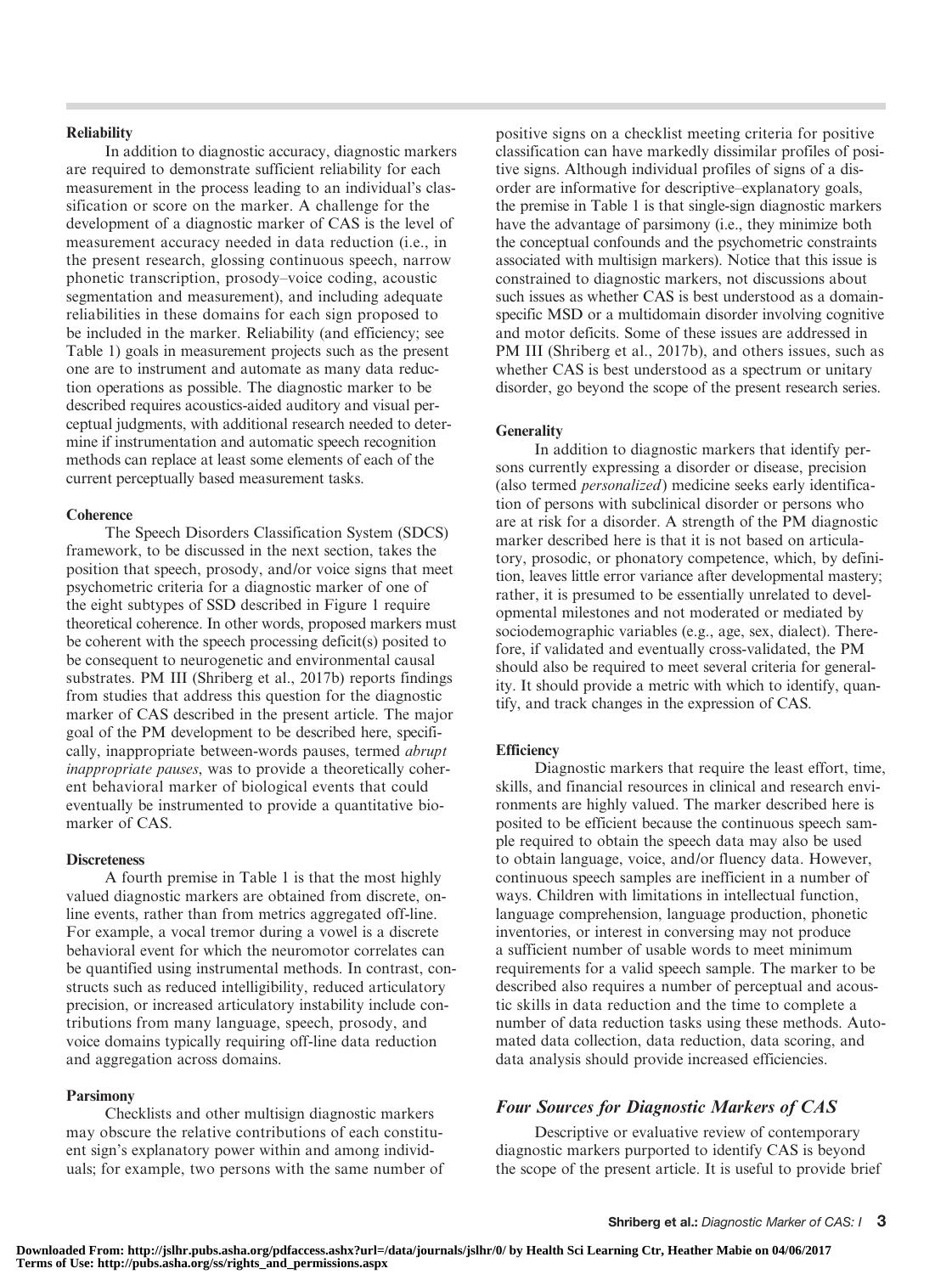Figure 1. The Speech Disorders Classification System.



overviews of the four sources currently used to identify speakers suspected to test positive for CAS.

#### Diagnostic Checklists

The most frequent inclusionary requirement for speakers with apraxia of speech is criterion performance on a required number of speech, prosody, and/or voice signs purported to be diagnostic of apraxia, as sampled in a required number and type of tasks (e.g., Murray, McCabe, Heard, & Ballard, 2015) and, more recently, operationalized (e.g., Iuzzini-Seigel, Hogan, Guarino, & Green, 2015). As indicated previously, a primary constraint in CAS research is the lack of consensus on the number and type of operationally defined and standardized signs necessary and sufficient to be sensitive to and specific for CAS. Diagnostic checklists attempt to support three premises about the speech, prosody, and voice profiles of speakers suspected to be true positives for CAS: (a) Their error profiles differ from the well-described profiles of speakers with speech delay, (b) their error profiles differ from the error profiles of speakers with subtypes of pure and mixed dysarthrias, and (c) their error profiles are at least in part similar to those of speakers with adult-onset apraxia of speech (AAS).

Table 2 is an example of a 10-sign checklist for CAS. The studies to be reported in other articles in this series use classification outcomes from this diagnostic checklist

as the diagnostic standard against which to estimate the diagnostic accuracy of the marker to be described. The second author developed the checklist entries and quantitative criteria to classify a speaker as positive for CAS in the context of genetic and other studies in CAS in complex neurodevelopmental disorders (e.g., Laffin et al., 2012; Raca et al., 2013; Rice et al., 2012; Shriberg, Potter, & Strand, 2011; Worthey et al., 2013). As shown in Table 2, the 10 signs are organized using an analytic framework termed the Ten Linguistic Domains Analytics (TLDA; Shriberg et al., 2010a). TLDA divides behavioral signs of SSD into three classes of segmental signs (vowels, consonants, and vowels and consonants), three classes of prosody signs (phrasing, rate, and stress), and four classes of voice signs (loudness, pitch, laryngeal quality, and resonance). Auditory–perceptual methods are used to identify the occurrences of each sign in the checklist. To be classified as positive for CAS, a speaker must meet auditory–perceptual criteria for at least four signs in at least three of the speech tasks on the research protocol to be described.

#### Tests and Tasks

A second source of available and emerging methods used to identify speakers with CAS across the life span is to use one or more procedures that fully or partially meet

**Downloaded From: http://jslhr.pubs.asha.org/pdfaccess.ashx?url=/data/journals/jslhr/0/ by Health Sci Learning Ctr, Heather Mabie on 04/06/2017 Terms of Use: http://pubs.asha.org/ss/rights\_and\_permissions.aspx**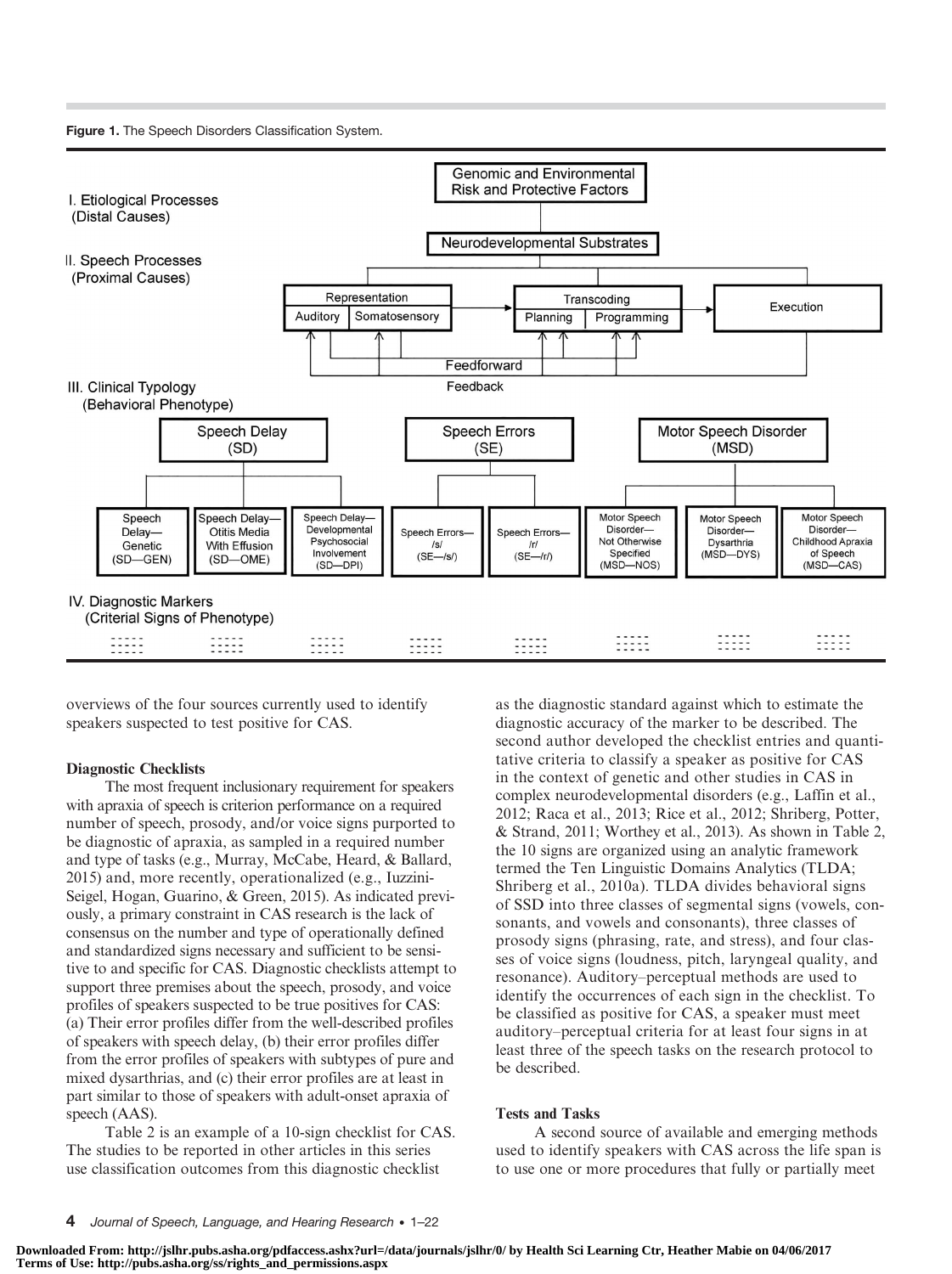| <b>Ten Linguistic Domains Analytics</b> |                                                                  | Motor Speech Disorder-Childhood Apraxia of Speech                                                                                                                                       |  |  |  |  |
|-----------------------------------------|------------------------------------------------------------------|-----------------------------------------------------------------------------------------------------------------------------------------------------------------------------------------|--|--|--|--|
| Segmental                               | 1. Vowels<br>2. Consonants<br>3. Vowels and consonants           | 1. Vowel distortions<br>2. Voicing errors<br>3. Distorted substitutions<br>4. Difficulty achieving initial articulatory configurations or transitionary movement gestures<br>5. Groping |  |  |  |  |
|                                         |                                                                  | 6. Intrusive schwa                                                                                                                                                                      |  |  |  |  |
|                                         |                                                                  | 7. Increased difficulty with multisyllabic words                                                                                                                                        |  |  |  |  |
| Suprasegmental                          |                                                                  |                                                                                                                                                                                         |  |  |  |  |
| Prosody                                 | 4. Phrasing<br>5. Rate<br>6. Stress                              | 8. Syllable segregation<br>9. Slow speech rate and/or slow diadochokinetic rates<br>10. Equal stress or lexical stress errors                                                           |  |  |  |  |
| Voice                                   | 7. Loudness<br>8. Pitch<br>9. Laryngeal quality<br>10. Resonance |                                                                                                                                                                                         |  |  |  |  |

Table 2. Pediatric adaptation of the Mayo Clinic System (MCS) to classify childhood apraxia of speech (CAS).

Note. Signs are organized using the Ten Linguistic Domains Analytics (TLDA) in the Speech Disorders Classification System (Shriberg et al., 2010a). To be classified as positive for CAS using the MCS, a speaker is required to meet criteria for at least 4 of the 10 listed signs occurring in at least 3 of the 17 speech tasks in the Madison Speech Assessment Protocol (Shriberg et al., 2010a).

psychometric criteria for a standardized test or task (e.g., McCauley & Strand, 2009; Sayahi & Jalaie, 2016; Strand, McCauley, Weigand, Stoeckel, & Baas, 2013). Although reviews of tests to identify CAS consider some of the seven attributes of a highly valued diagnostic marker proposed in Table 1, most narrative and evidenced-based test reviews focus primarily or only on a test's accuracy (i.e., validity), reliability, and efficiency (Sayahi & Jalaie, 2016). Although there are a number of measures that purport to identify and scale the severity of AAS (Duffy, 2013), there currently is not discipline consensus on one or more tests or tasks for the identification of CAS.

## Research Studies to Develop or Validate a Diagnostic Marker of CAS

The lack of a conclusive diagnostic marker for CAS requires researchers to use a patchwork of findings and professional recommendations—often diagnostic marker recommendations in a 10-year-old position statement (ASHA, 2007)—to justify the inclusionary and exclusionary participant criteria for CAS research. Markers associated with deficits in lexical and sentential stress (e.g., Shriberg et al., 2003; Skinder, Connaghan, Strand, & Betz, 2000; Skinder, Strand, & Mignerey, 1999) and central deficits associated with a number of speech-processing constructs (e.g., timing: Alcock, Passingham, Watkins, & Vargha-Khadem, 2000; Peter & Stoel-Gammon, 2008; sequential processing: Button, Peter, Stoel-Gammon, & Raskind, 2013; Peter, Button, Stoel-Gammon, Chapman, & Raskind, 2013; and movement variability: Grigos, Moss, & Lu, 2015) have been reported. To date, there are no reports of behavioral or neural CAS markers for which both sensitivity and specificity estimates are above 90% (Shriberg, 2013; Shriberg & Strand, 2014).

# Nonhuman Vocal Learner Literature

In addition to checklists, tests/tasks, and diagnostic signs research, a fourth potentially informative source that can be used to develop diagnostic markers for CAS is in the increasingly informative nonhuman vocal learners literature. A factor of particular interest is the potential for biomarkers of CAS that are based on vocal learning modeled across mammalian and avian species. Sample useful reviews include Colbert-White, Corballis, and Fragaszy (2014); Condro and White (2014); Fessenden (2014); Fisher and Ridley (2013); Ghazanfar and Eliades (2014); Janik (2014); Knörnschild (2014); Konopka and Roberts (2016); Reichmuth and Casey (2014); Prather, Okanoyo, and Bolhuis (2017); Stoeger and Manger (2014); Tschida and Mooney (2012); and Vernes (2016).

# Classification of SSD The SDCS

Figure 1 is a clinical–research framework for pediatric speech sound disorders, which has been in development for several decades, termed the Speech Disorders Classification System. In 2017, the SDCS was finalized to include measures and methods with which to cross-classify SD and MSD (Shriberg, Strand, & Mabie, 2017). The present Figure 1 does not include these updates, which are not relevant in this present context. It is useful first to review the basic terms and concepts of the SDCS, followed by a description of the recent measurement extensions.

The four Levels (I–IV) in the SDCS framework are posited to comprise the clinical–research space in SSD (Shriberg, 2010). The conceptual focus of the study series is on the generic framework at Level II that links proximal speech-processing deficits in CAS with (a) distal causal– explanatory pathways of CAS at Level I, (b) a clinical nosology that includes CAS at Level III, and (c) a proposed diagnostic marker of CAS at Level IV. The present series of articles addresses the need for a diagnostic marker at SDCS Level IV for the clinical entity at Level III termed motor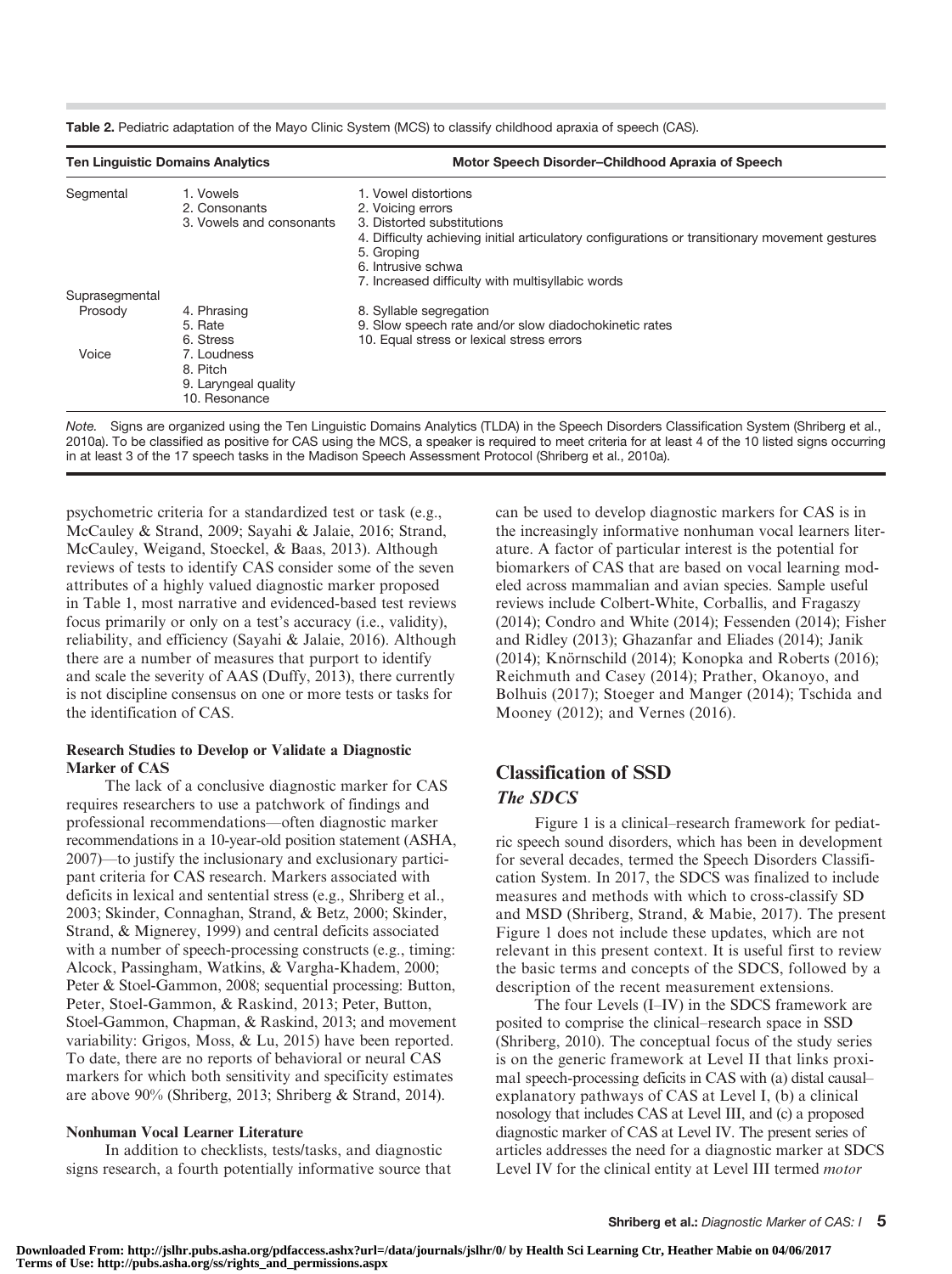speech disorder–childhood apraxia of speech (hereafter CAS). As shown in Figure 1, the diagnostic marker proposed to discriminate CAS from SD is termed the Pause Marker.

#### SDCS Level I

SDCS Level I posits genomic, neurocognitive, sensorimotor, and environmental risk and protective variables associated with individual and multiple causal pathways to each of the three classes and eight subtypes of SSD proposed in the clinical nosology at Level III. Literature reviews of relevant research on risk factors and causal pathways to SSD are beyond the scope of the present article. A sample of useful reviews of findings relevant for CAS in the genomic, functional neurobiology, and speech motor control literatures includes Ackermann, Hage, and Ziegler (2014); Barnett and van Bon (2015); Deshpande and Lints (2013); Fiori et al. (2016); Fisher and Scharff (2009); French and Fisher (2014); Fuertinger, Horwitz, and Simonyan (2015); Graham, Deriziotis, and Fisher (2015); Graham and Fisher (2013); Hoogman et al. (2014); Kent (2000); Kent and Rosenbek (1983); Kumar, Croxson, and Simonyan (2016); Liégeois, Mayes, and Morgan (2014); Liégeois and Morgan (2012); Liégeois, Morgan, Connelly, and Vargha-Khadem (2011); Liégeois et al. (2016); Mayes, Reilly, and Morgan (2015); Morgan, Bonthrone, and Liégeois (2016); Morgan, Fisher, Scheffer, and Hildebrand (2016); Nudel and Newbury (2013); Ramus and Fisher (2009); Terband, Maassen, Guenther, and Brumberg (2014); Vernes et al. (2011); and Ziegler, Aichert, and Staiger (2012). A longer term goal of the present research is to contribute to the database linking diagnostic marker findings (Level IV) to genomic and neural substrates of the functional biology of CAS (Level I).

#### SDCS Level II

Whereas SDCS Level I addresses distal pathway deficits in SSD, Level II includes potential loci for their proximal consequences on speech processing in SSD. This psycholinguistic framework divides speech production into seven elements, with deficits in any one or more element representing a potential origin of one of the three classes and eight subtypes of SSD to be described next. The seven elements are wholly underspecified in the context of the diverse perspectives within and among the research disciplines that contribute proposed descriptive–explanatory accounts of the subtypes of SSD shown in Level III. Putative stage-based frameworks such as the one portrayed in Figure 1 clearly are not consistent with all classical and contemporary speech-processing proposals. The framework was designed to accommodate at least the primitives of the most influential proposals in the CAS literature and the considerably larger literature in AAS. The closest precedent for a clinical–research framework in the pediatric speechpathology literature is the psycholinguistic model proposed by Stackhouse and colleagues (Pascoe, Stackhouse, & Wells, 2005; Stackhouse & Wells, 1997, 2001).

As shown in Figure 1, representational-stage speech processes for the present purposes include all speech processes prior to planning/programming. These include the

auditory–perceptual, somatosensory, and (not shown) memory processes (e.g., Lewis et al., 2011; Waring, Eadie, Liow, & Dodd, 2017) used to encode, store, and retrieve representations (words, syllables, phonemes), and to assign lexical stress. They also include the feedforward of representational information and the feedback of information from speech execution.

We have proposed *transcoding* as a cover term for speech planning and programming, primarily to accommodate the lack of a consensus on the processing domains of each term within and among basic and applied disciplines in speech motor control (Lohmeier & Shriberg, 2011; Shriberg, Lohmeier, Strand, & Jakielski, 2012). In the CAS literature, the terms *planning* and *programming* are often used either interchangeably or collectively, with the latter using the iconic, noncommittal slash convention (i.e., planning/ programming). We follow van der Merwe's (1997, 2009) influential proposal in which planning identifies the motor goals and structures to achieve them, and programming provides the muscle-specific requirements, including tone, movement velocity, force, and range. Because the present methods are not instrumented to differentiate such differences between planning and programming at neuromuscular levels of observation, segmental and suprasegmental findings from this research cannot be marshaled in support of one or both deficits in CAS. Post-transcoding processes as shown in Figure 1 include execution and feedback processes. As indicated previously, PM III (Shriberg et al., 2017b) tests several hypotheses about core speech-processing deficits in CAS using participant data from the marker described in this article and from other measures of speech and prosody.

#### SDCS Level III

The central premise of the SDCS is that, as with all disorders, productive research and effective treatment of SSD require a standardized and well-validated nosology. The SDCS divides SSD into the three classes and eight subtypes, as shown in Figure 1. A child's speech and motor speech classification may, of course, change over time; for example, a child might meet SDCS criteria for one or more of the three subtypes of SD shown in Figure 1, but that child may later be classified as having persistent speech errors (PSE). As discussed in the update to the SDCS, such historical information may be crucial to obtain for some questions (e.g., genetic studies). Also, as discussed later, a speaker's status on speech and motor speech domains should be cross-classified, rather than represented in the linear perspective suggested in the schema shown in Figure 1. For example, most, but not all, children and adolescents who meet diagnostic criteria for CAS also meet SDCS criteria for SD or persistent SD (age-inappropriate speech sound deletions and/or substitutions), with or without language impairment. Older speakers may have normalized CAS and/or SD.

#### SDCS Level IV

The abbreviations and acronyms under each of the eight putative subtypes of SSD are currently signs and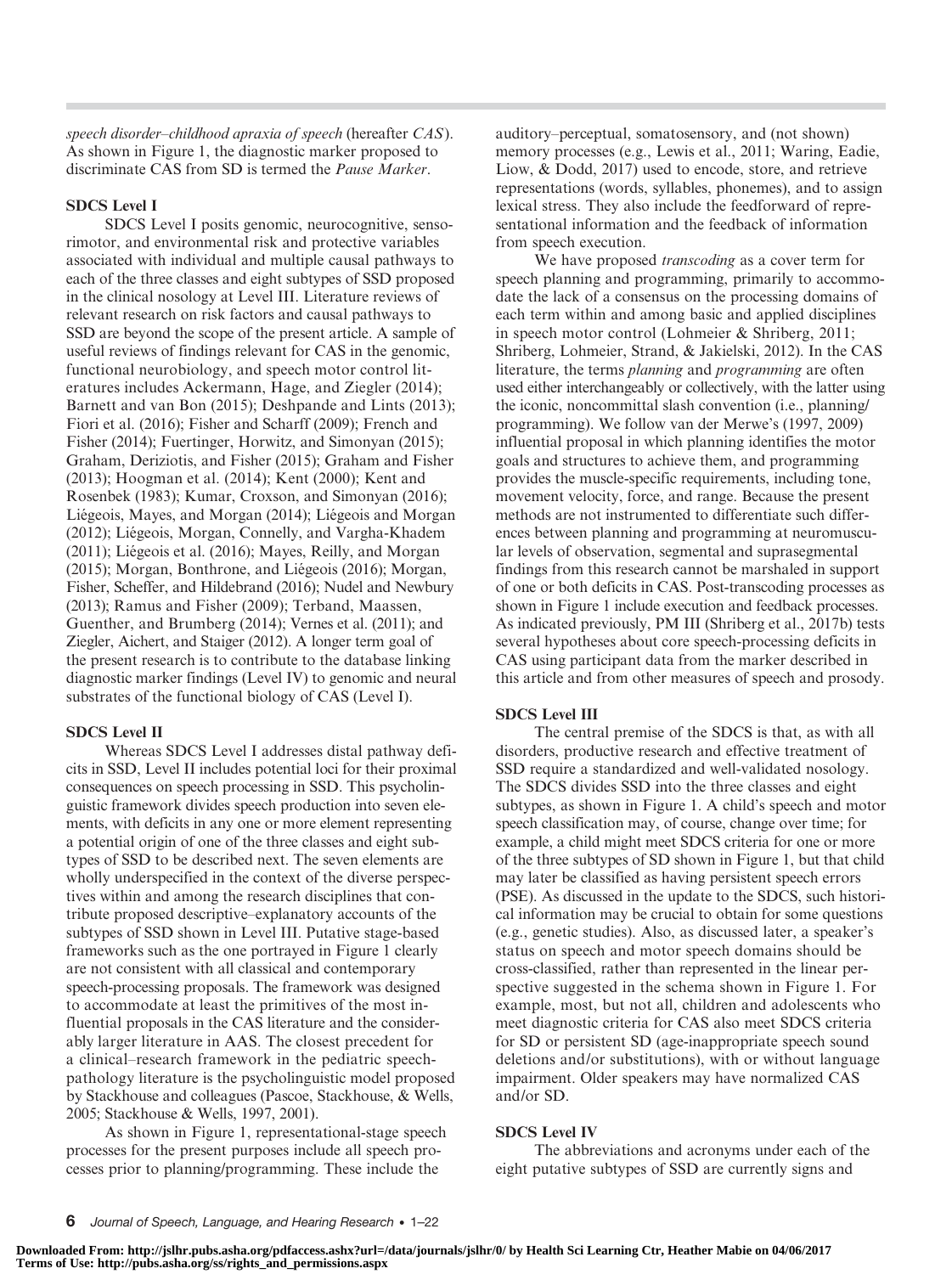measures used to identify each subtype, with a long-term goal of the SDCS being to use behavioral markers to aid in identifying biomarkers of each subtype. Classifications on the basis of diagnostic ontologies are increasingly important as one type of phenotype in informatics approaches (e.g., Shimoyama et al., 2012).

SD. The speech-processing differences among the three potential causal pathways to SD shown in Figure 1 (speech delay—genetic, speech delay—otitis media with effusion, and speech delay—developmental psychosocial involvement; Shriberg, 2010; Shriberg et al., 2010a) are not directly relevant to the question posed in this report. The dashed rather than solid lines around each proposed subtype signify our present view of these origins as non– mutually exclusive "risk factors" for SD, rather than as exclusive subtypes. The dashes under each proposed subtype indicate that research to date has not produced conclusive or near-conclusive diagnostic markers for the proposed subtype.

The major issue to underscore in this section, as indicated in the title of this series, is that children with significant idiopathic speech delay appear increasingly to be incorrectly classified as having CAS (or with a provisional term such as "suspected CAS"). Reviews of clinical studies in several countries indicate false positive CAS rates ranging from approximately 50% to approximately 90% (ASHA, 2007; RCSLT, 2011), and informal analyses of the increasing numbers of Internet discussions and postgraduate clinical training opportunities in CAS support such findings. The implications of misdiagnosis for treatment issues are significant. Among the seven generic speech-processing elements shown in Figure 1, Level II, proximal SD deficits, are posited to be in one of two elements: delayed acquisition of correct auditory–perceptual or somatosensory features of underlying representations and/or delayed development of the feedback processes required to fine tune the precision and stability of segmental and suprasegmental production to ambient adult models. Treatment studies support the efficacy of an array of interventions to help children develop the level of phonological awareness, verbal short-term memory, and other neurocognitive requisites to instantiate correct and stable auditory–perceptual and somatosensory representations and to generalize learning across relevant representational domains (e.g., features, phonemes, syllables, words, lexical stress; Rvachew & Brosseau-Lapré, 2012). As discussed presently, proximal CAS deficits are posited to be significantly more complex.

SE. The class of SSD termed SE includes children who have histories of feature-limited speech sound distortions, generally on the most challenging manner classes of speech sounds in a language (e.g., fricatives, affricates, liquids), which for some speakers may persist for a lifetime with or without treatment (Boyce, 2015; Flipsen, 2015; Klein, Byun, Davidson, & Grigos, 2013; Preston & Edwards, 2007, 2009; Preston, Hull, & Edwards, 2013; Shriberg, Gruber, & Kwiatkowski, 1994; Sjolie, Leece, & Preston, 2016; Van Borsel, Van Rentergem, & Verhaeghe, 2007; Wren, Miller, Peters, Emond, & Roulstone, 2016; Wren, Roulstone, &

Miller, 2012; Zharkova, 2016). There is research support for sociodemographic differences between children who have experienced the across-the-board, age-inappropriate deletion and substitution errors that define SD (e.g., differences in sex; Shriberg, 2010) and children whose speech errors include only the feature-limited distortion errors that define SE.

As noted previously, a nosological confounding factor is that speakers older than approximately 9 years who are classified as having residual or persistent distortion errors may have histories of either SD or SE (e.g., Shriberg, Flipsen, Karlsson, & McSweeny, 2001; Shriberg et al., 1994). In an acoustic study series of SE, the persistent /s/ and /r/ distortions of adolescents with SE histories were more severe than the residual /s/ and /r/ distortions of adolescents with prior SD (Flipsen, Shriberg, Weismer, Karlsson, & McSweeny, 1999, 2001; Karlsson, Shriberg, Flipsen, & McSweeny, 2002). These findings may imply differences between developmental and normalization goals in representational and feedback processes underlying SE versus SD over time. In particular, the studies cited speculated that the distortion errors of the children with the SE histories may have been more resistant to normalization because these children had made these distortions since the earliest period of speech development, whereas the children with SD deleted these target sounds and/or substituted others for them earlier in speech development. The implications for treatment of this perspective is that deficits in auditory and somatosensory feedback processes may be less effective for children with histories of SE than for children with histories of SD. It is clear that there are many testable hypotheses about the interactive effects of strengths and deficits in each of the seven speech processes in Level II in the development and persistence of distortion errors in children with histories of SD compared with those with histories of SE.

MSD. The third proposed class of SSD in the SDCS includes three subtypes termed motor speech disorder—not otherwise specified (MSD-NOS), motor speech disorder dysarthria (MSD-DYS), and motor speech disorder childhood apraxia of speech (MSD-CAS). The three subtypes of childhood MSD are arranged left to right in Figure 1 in order of their estimated increasing severity of involvement and corresponding decreasing prevalence in complex neurodevelopmental disorders.

MSD-NOS is a provisional classification for speakers with age-inappropriate deficits in the precision and stability of speech, prosody, and voice that differ from the segmental and suprasegmental errors present in speakers with the three subtypes of SD, but they do not meet criteria for dysarthria or CAS. Examples of studies using varied terms and concepts to describe such children are cited in Shriberg et al. (2010a); more recent articles include Peter, Matsushita, and Raskind (2012); Redle et al. (2015); Rupela, Velleman, and Andrianopoulos (2016); and Vick et al. (2014). An index of spatiotemporal precision and stability developed to identify speakers with MSD-NOS and reference data on the measure are described elsewhere (Mabie & Shriberg, 2017; Shriberg, Strand, & Mabie, 2017).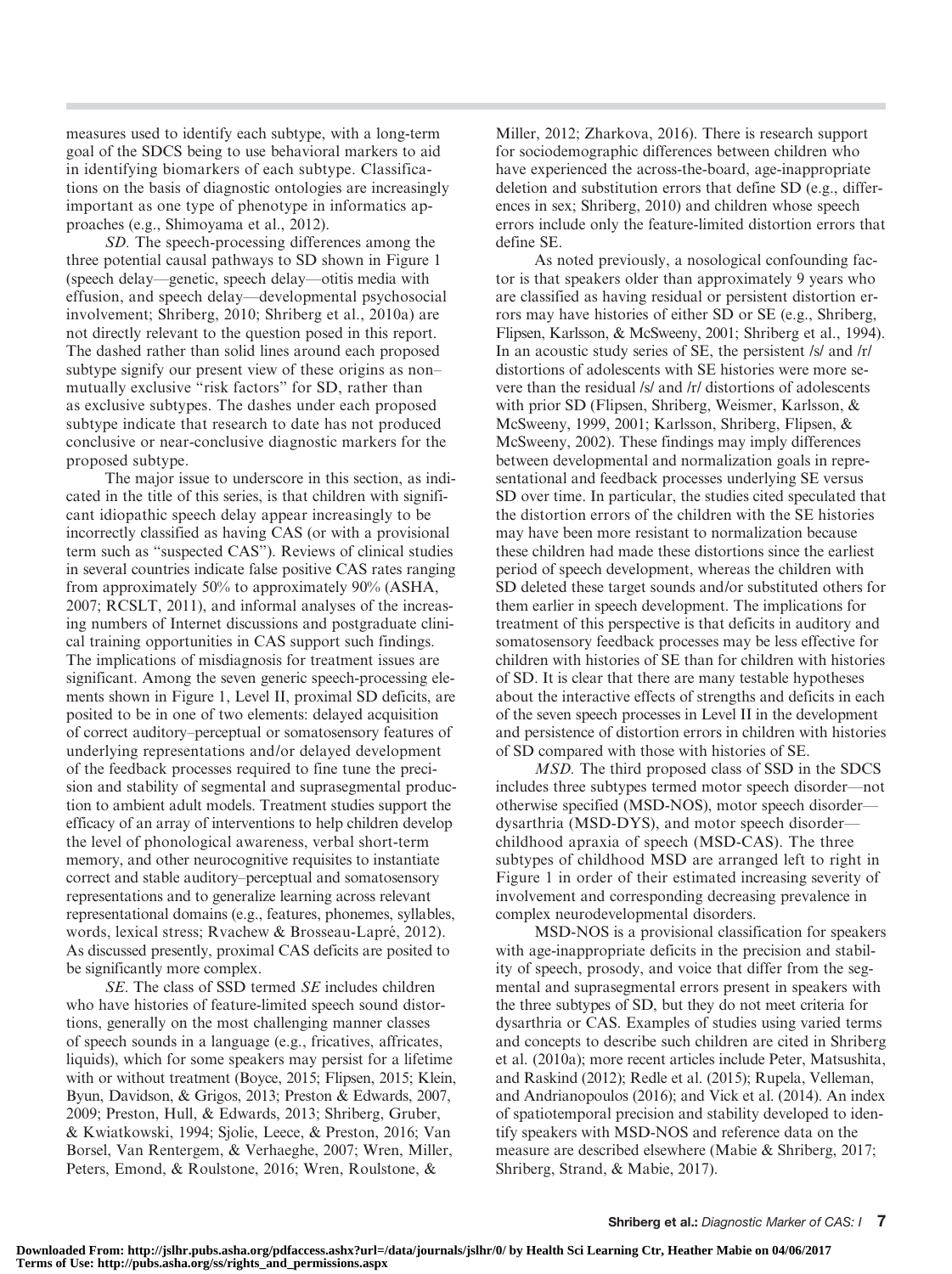A second subtype of pediatric motor speech disorder, MSD-DYS, is posited to include the same subtypes of dysarthria as those classically defined for speakers of all ages in the Mayo Clinic System (MCS; Duffy, 2013). It is beyond the scope of the present article to review the many classification issues and alternative proposals to the MCS for the pediatric dysarthrias (e.g., Hodge, 2013; Morgan & Liégeois, 2010; van Mourik, Catsman-Berrevoets, Paquier, Yousef-Bak, & van Dongen, 1997; Waring & Knight, 2013; Weismer, 2006, 2007; Weismer & Kim, 2010).

The primary focus in the present article is on the specificity of a proposed diagnostic marker of MSD-CAS relative to SD, with additional data gathered to support its specificity relative to MSD-NOS and MSD-DYS. As described, MSD-NOS is a new classification for which there is no comparison group on which to test the discriminant validity of the PM for CAS to be described here. Also, to the date of publication of this series, we have not completed an analysis of PM findings in groups of children or adults with well-documented subtypes of dysarthria. The specificity of the PM relative to dysarthria has been supported, however, in associated emerging studies of speakers with complex neurological disorders who have substantial rates of five types of dysarthria. A review of these studies is presented in the next section on extensions to the SDCS.

MSD-CAS includes speakers with an inherited or sporadic congenital form of apraxia of speech or an apraxia of speech due to a neurological insult during the speech acquisition period, nominally birth to 9 years of age. Congenital or childhood onset of CAS may occur idiopathically or in the context of a complex neurodevelopmental disorder. The consensus in the AAS literatures is that the behavioral signs of AAS are consistent with deficits in transcoding linguistic representations into the movement commands for speech (Liss, 1998; Maas & Mailend, 2012; Schneider & Frens, 2005; Terband, Maassen, Guenther, & Brumberg, 2009; van der Merwe, 2009). As described presently, we posit that one "moment" of apraxia—a point in talking when pre-execution commands are not sufficient to continue speaking—includes an inappropriate pause due to transcoding deficits in both representational and motor speech processes. Although origins of such deficits in CAS and AAS differ in pathobiology, we take the position that the two forms of apraxia of speech share generally similar speech processes, with more recent emphasis in the developmental form of apraxia of speech also placed on the processing of feedforward information (e.g., Iuzzini-Seigel et al., 2015; Nijland, Maassen, & van der Meulen, 2003; Preston et al., 2014; Terband et al., 2009; Terband & Maassen, 2010).

# The Finalized Version of the SDCS

As described previously, the SDCS uses standardized measures and indices to profile a speaker's competence, precision, and stability of speech, prosody, and voice (Shriberg et al., 2010a, 2010b). Perceptual and acoustic data analyses in the present study used the methods in these articles and additional reference databases of speakers with typical speech and SD to study genetic and neurodevelopmental substrates of pediatric speech and MSD (e.g., Laffin et al., 2012; Peter et al., 2016; Raca et al., 2013; Rice et al.; 2012; Shriberg, Paul, Black, & van Santen, 2011; Shriberg, Potter, & Strand, 2011; Worthey et al., 2013). Since the two 2010 methodological reports and the latter substantive articles, extensions of the SDCS have been developed to finalize the speech and motor speech classifications. This research has been conducted during the same time period as development of the PM described in the following section titled "Development of the PM." It is useful to precede that description with a brief summary of extensions to the SDCS, particularly as they describe research to differentiate MSD-CAS from MSD-DYS.

Table 3 provides information on the five speech classifications, the five motor speech classifications, and the five dysarthria subtype classifications in the finalized version of the SDCS. The references in the right-most column include the operationalized and standardized perceptual and acoustic diagnostic markers used to classify each type and subtype of SD and MSD. The five, mutually exclusive SD classifications are consistent with contemporary nosology in childhood SSD (e.g., Bernthal, Bankson, & Flipsen, 2013; Bowen, 2015; Dodd, 2005; McLeod & Baker, 2017; Rvachew & Brosseau-Lapré, 2012). As indicated previously, the revised SDCS now includes classifications for PSE and persistent speech delay (PSD) where needed and totalized when the distinction is not relevant. Thus, at the time of assessment a child is classified as one of the five mutually exclusive speech classifications shown in the rows in Table 3.

Table 3 also cross-classifies a speaker's speech classification with his or her classification status on five mutually exclusive motor speech classifications. As shown in the columns, these classifications include a category for speakers who do not meet criteria for any MSD (No MSD), and classifications for MSD-NOS, MSD-DYS, MSD-CAS, and MSD-DYS & CAS. MSD-NOS is the classification for speakers meeting criteria for only this classification; speakers who meet criteria for NOS and one of the other three MSD classifications are classified in this category.

#### The Dysarthria Index and Dysarthria Subtype Indices

Last, for speakers who meet the classification criteria for MSD-DYS or MSD-DYS & CAS, an additional set of indices determines which one or more of the five subtypes of dysarthria shown in Table 3 has or have the most assessment support. It is useful for the present description to include a copy of the SDCS dysarthria measure used to identify dysarthria and possibly subtypes and a copy of an example cross-classification matrix. Table 4 includes the 34 perceptual and acoustic signs of dysarthria that comprise the Dysarthria Index (DI) and the five subtype indices of dysarthria termed the Dysarthria Subtype Indices (DSI;

**Downloaded From: http://jslhr.pubs.asha.org/pdfaccess.ashx?url=/data/journals/jslhr/0/ by Health Sci Learning Ctr, Heather Mabie on 04/06/2017 Terms of Use: http://pubs.asha.org/ss/rights\_and\_permissions.aspx**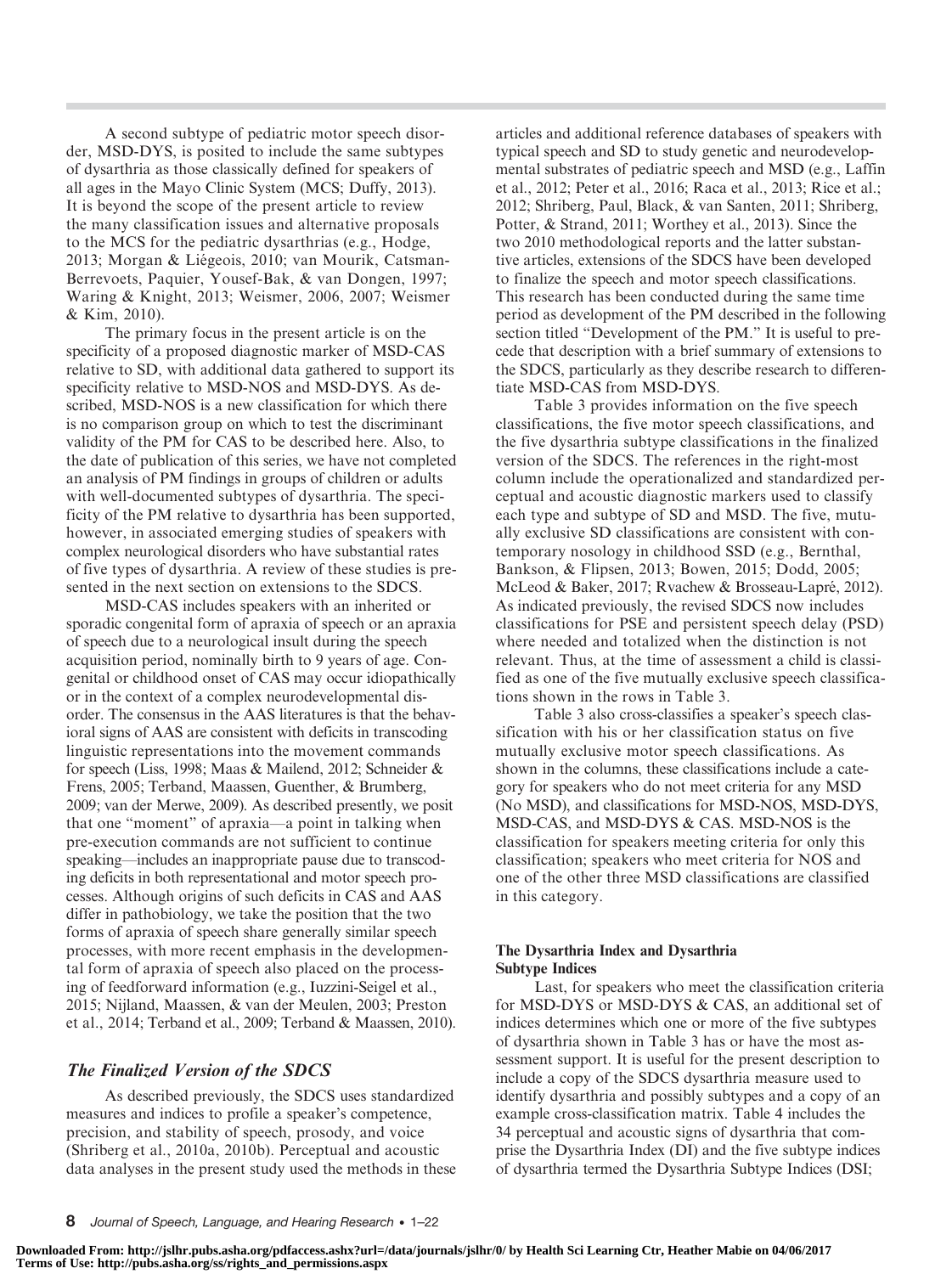Table 3. Speech classifications, Motor Speech classifications, and Dysarthria Subtype classifications in the Speech Disorders Classification System (SDCS). The five Speech classifications are mutually exclusive, as are the five Motor Speech classifications. The five subtypes of dysarthria classifications are not mutually exclusive. That is, a speaker can meet percentile criteria for more than one of the five listed dysarthria subtype classifications (i.e., mixed dysarthria).

| <b>Speech Disorders Classification System (SDCS)</b>                       |                          | Age (yrs;mos) |                                                                                                                                                  |                        |  |
|----------------------------------------------------------------------------|--------------------------|---------------|--------------------------------------------------------------------------------------------------------------------------------------------------|------------------------|--|
| <b>Classes, Types, and Subtypes</b>                                        | <b>Abbreviation</b>      | at Assessment | <b>Description</b>                                                                                                                               | Reference <sup>a</sup> |  |
| <b>Five Speech Classification Types</b><br>Normal(ized) Speech Acquisition | <b>NSA</b>               | $3 - 80$      | Does not meet criteria for any of the<br>four Speech Disorder classifications.<br>Includes children 3-8 years old with<br>only distortion errors | 2, 3, 4                |  |
| <b>Speech Errors</b>                                                       | <b>SE</b>                | $6 - 8; 11$   | Age-inappropriate speech sound<br>distortions                                                                                                    | 3, 4                   |  |
| <b>Persistent Speech Errors</b>                                            | <b>PSE</b>               | $9 - 80$      | Age-inappropriate speech sound<br>distortions that persist past 9 years<br>of age                                                                | 4,5                    |  |
| Speech Delay                                                               | <b>SD</b>                | $3 - 8:11$    | Age-inappropriate speech sound<br>deletions and/or substitutions                                                                                 | 3, 4                   |  |
| Persistent Speech Delay                                                    | <b>PSD</b>               | $9 - 80$      | Age-inappropriate speech sound<br>deletions and/or substitutions that<br>persist past 9 years of age                                             | 3, 4, 5                |  |
| Five Motor Speech Classification Types<br>No Motor Speech Disorder         | No MSD                   | $3 - 80$      | Does not meet criteria for any of<br>the four Motor Speech Disorder<br>classifications                                                           | 2, 7                   |  |
| Motor Speech Disorder-Not<br><b>Otherwise Specified</b>                    | MSD-NOS                  | $3 - 80$      | Meets Precision-Stability Index (PSI)<br>criterion for MSD-NOS                                                                                   | 2, 7                   |  |
| Motor Speech Disorder-<br>Dysarthria                                       | MSD-DYS                  | $3 - 80$      | Meets Dysarthria Index (DI) and<br>Dysarthria Subtype Indices (DSI)<br>criteria for MSD-DYS                                                      | 2, 7                   |  |
| Motor Speech Disorder-<br>Childhood Apraxia of Speech                      | MSD-CAS                  | $3 - 80$      | Meets Pause Marker (PM) criteria for<br>MSD-CAS                                                                                                  | 6, 7                   |  |
| Motor Speech Disorder-<br>Dysarthria & Childhood<br>Apraxia of Speech      | <b>MSD-DYS &amp; CAS</b> | $3 - 80$      | Meets SDCS criteria for MSD-DYS &<br>MSD-CAS                                                                                                     | 2, 7                   |  |
| Five Dysarthria Subtypes<br>Ataxic                                         |                          | $3 - 80$      | Cerebellar disorder                                                                                                                              | 1, 2                   |  |
| Spastic                                                                    |                          | $3 - 80$      | Upper motor neuron disorder                                                                                                                      | 1, 2                   |  |
| Hyperkinetic                                                               |                          | $3 - 80$      | Basal ganglia disorder; increased<br>movement                                                                                                    | 1, 2                   |  |
| Hypokinetic                                                                |                          | $3 - 80$      | Basal ganglia disorder; decreased<br>movement                                                                                                    | 1, 2                   |  |
| Flaccid                                                                    |                          | $3 - 80$      | Lower motor neuron disorder                                                                                                                      | 1, 2                   |  |

<sup>a</sup>1. Duffy (2013); 2. Mabie and Shriberg (2017); 3. Shriberg (1993); 4. Shriberg, Austin, Lewis, McSweeny, and Wilson (1997); 5. Shriberg et al. (2010a); 6. Shriberg, Strand, and Mabie (2017); 7. Tilkens et al. (2017).

Mabie & Shriberg, 2017; Shriberg & Mabie, 2017; Shriberg, Strand, & Mabie, 2017). As shown in Table 4, the DI yields a percentage score that is based on the number of positive signs of dysarthria subtracted from 100%, so that low scores indicate more involvement. Each of the five DSI includes from 10 to 19 diagnostic signs. Following Duffy's (2013) weightings of the signs' contribution to differential diagnosis of each dysarthria subtype (one or two "pluses" in Duffy's tables), each sign contributes 1 or 2 points to a total score for each index. As in the DI, the total score is subtracted from 100, so that low-percentage scores indicate more severe involvement. Mabie and Shriberg (2017) included rationale and psychometric findings for the ways in which the DI and DSI percentage data and percentile standardization procedures are used to make DI and DSI classifications.

It is important to underscore the high pair-wise intercorrelation coefficients among DSI scores because the same signs are used in as many as three of the five indices (see Table 4). Of the 10 pair-wise correlations between DSI scores from 107 participants meeting DI criteria for dysarthria in preliminary studies, there were three significant positive Pearson r coefficients between DSI subtype scores: ataxic and hyperkinetic  $(r = .313; p < .001)$ , hypokinetic and flaccid ( $r = .502$ ;  $p < .001$ ), and spastic and hyperkinetic ( $r = .735$ ;  $p < .001$ ). Thus, what might appear to be mixed dysarthrias may be, at least in part, a function of collinearity among signs in the MCS.

#### A Sample SDCS Summary Classification

Figure 2 is a sample output from software that crossclassifies a speaker's speech and motor speech classifications.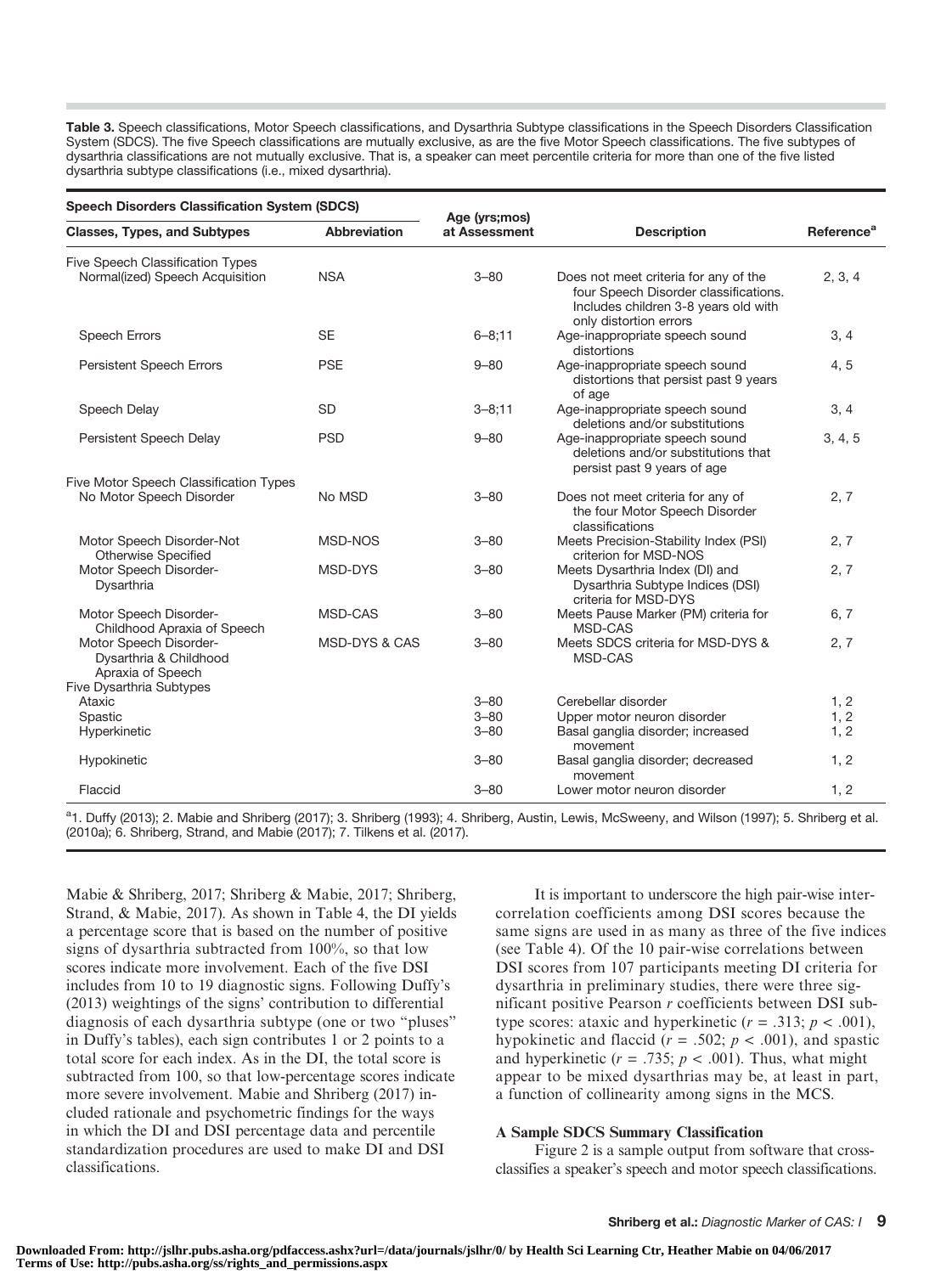Table 4. The Dysarthria Index and the five Dysarthria Subtype Indices.

|                                  |          | <b>Dysarthria Index</b><br>(DI) speech,                                              |        | <b>Assessment</b><br>mode <sup>a</sup> |        |              | Five Dysarthria Subtype Indices (DSI) <sup>b</sup> |              |                |
|----------------------------------|----------|--------------------------------------------------------------------------------------|--------|----------------------------------------|--------|--------------|----------------------------------------------------|--------------|----------------|
| <b>Ten linguistic</b><br>domains | No.      | prosody, and<br>voice changes                                                        | P      | Α                                      | Ataxic |              | Spastic Hyperkinetic                               | Hypokinetic  | <b>Flaccid</b> |
| Vowels                           | 1        | Increased percentage vowels/<br>diphthongs distorted                                 | X      |                                        | X(2)   |              | X(2)                                               |              |                |
| Consonants                       | 2        | Number of nasal emissions                                                            | Χ      |                                        |        |              |                                                    |              | X(2)           |
|                                  | 3        | Increased percentage of weak<br>consonants                                           | Χ      |                                        |        |              |                                                    |              | X(1)           |
| Vowels and<br>consonants         | 4        | Increased Diacritic Modification<br>Index class duration                             | Χ      |                                        | X(1)   |              | X(1)                                               |              |                |
| Phrasing<br>Rate                 | 5<br>6   | Increased slow/pause time<br>Increased slow articulation/                            | X<br>X |                                        | X(1)   | X(2)         | X(1)<br>X(1)                                       | X(2)         |                |
|                                  | 7        | pause time<br>Decreased average syllable                                             |        | X                                      | X(1)   | X(2)         | X(1)                                               |              |                |
|                                  | 8        | speak rate (with pauses)<br>Decreased average syllable<br>articulation rate (without |        | X                                      | X(1)   | X(2)         | X(1)                                               |              |                |
|                                  |          | pauses)                                                                              |        |                                        |        |              |                                                    |              |                |
|                                  | 9<br>10  | Increased fast rate<br>Decreased stability of syllable                               | Χ      | Χ                                      |        |              | X(1)                                               | X(2)<br>X(2) |                |
| <b>Stress</b>                    | 11       | speaking rate<br>Increased excessive/equal/                                          | X      |                                        | X(2)   | X(1)         |                                                    |              |                |
|                                  | 12       | misplaced stress<br>Increased reduced/equal<br>stress                                | Χ      |                                        |        |              |                                                    | X(2)         |                |
| Loudness                         | 13       | Decreased stability of Speech<br>Intensity Index                                     |        | X                                      | X(2)   |              | X(2)                                               |              |                |
|                                  | 14       | Increased stability of Speech<br>Intensity Index                                     |        | X                                      |        | X(1)         |                                                    | X(2)         | X(1)           |
|                                  | 15       | Increased soft utterances                                                            | X      |                                        |        |              |                                                    | X (2)        | X(1)           |
|                                  | 16       | Decreased Speech Intensity<br>Index (difference dB)                                  |        | X                                      |        |              |                                                    | X(2)         | X(1)           |
| Pitch                            | 17       | Increased low pitch/glottal fry                                                      | X      |                                        |        | X(2)         | X(1)                                               |              |                |
|                                  | 18       | Increased low pitch                                                                  | X      |                                        |        | X(2)         | X(1)                                               |              |                |
|                                  | 19       | Decreased F0 on vowels &<br>diphthongs                                               |        | X                                      |        | X(2)         | X(1)                                               |              |                |
|                                  | 20       | Decreased F0 range on<br>vowels/diphthongs                                           |        | X                                      |        | X(1)         | X(1)                                               | X(2)         | X(1)           |
|                                  | 21       | Decreased stability of F0 on<br>vowels & diphthongs                                  |        | X                                      | X(1)   |              |                                                    |              |                |
| Laryngeal quality                | 22       | Increased breathiness                                                                | X      |                                        |        |              |                                                    | X(1)         | X(2)           |
|                                  | 23<br>24 | Increased rough<br>Increased strained                                                | Χ<br>X |                                        |        | X(1)<br>X(1) | X(1)<br>X(1)                                       |              |                |
|                                  | 25       | Number of utterances with<br>[Tremulous] comment                                     | X      |                                        |        |              | X(1)                                               |              |                |
|                                  | 26       | Increased break/shift/<br>tremulous                                                  | Χ      |                                        |        | X(2)         | X(1)                                               |              |                |
|                                  | 27       | Increased multiple                                                                   | X      |                                        |        | X(2)         | X(2)                                               |              |                |
|                                  | 28       | laryngeal features<br>Number of diplophonic<br>utterances                            | X      |                                        |        |              |                                                    |              | X(2)           |
|                                  | 29       | Increased percentage of jitter<br>on vowels/diphthongs                               |        | X                                      | X(1)   |              |                                                    |              |                |
|                                  | 30       | Decreased stability of jitter<br>for vowels                                          |        | X                                      | X(1)   |              |                                                    |              |                |
|                                  | 31       | Increased percentage of<br>shimmer on vowels                                         |        | X                                      | X(1)   |              |                                                    |              |                |
|                                  | 32       | Decreased stability of<br>shimmer on vowels                                          |        | X                                      | X(1)   |              |                                                    |              |                |

(table continues)

10 Journal of Speech, Language, and Hearing Research • 1-22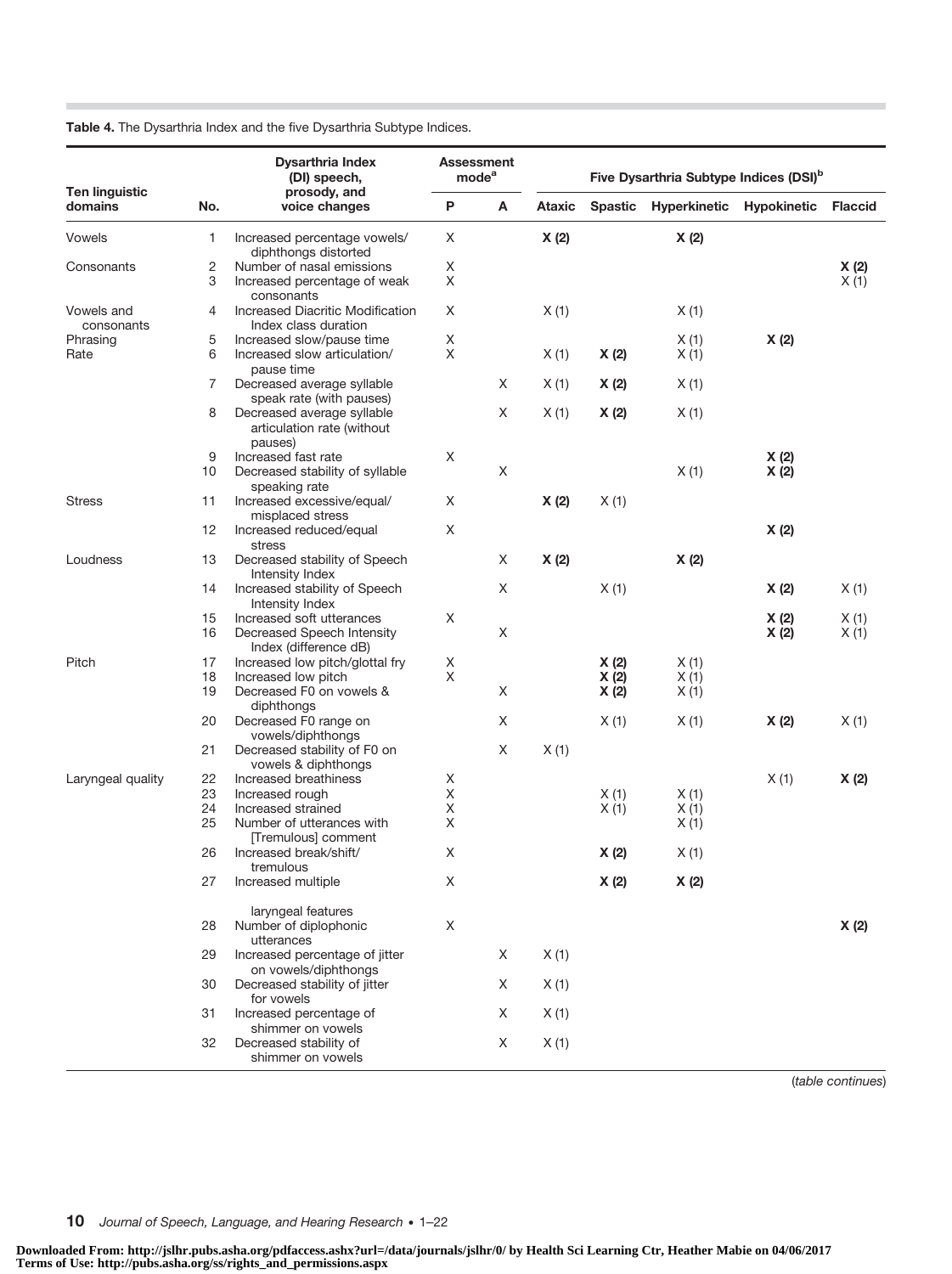#### Table 4. (Continued).

|                                  |          | <b>Dysarthria Index</b><br>(DI) speech,<br>prosody, and |          | Assessment<br>mode <sup>a</sup> |          |              | Five Dysarthria Subtype Indices (DSI) <sup>b</sup> |              |                |
|----------------------------------|----------|---------------------------------------------------------|----------|---------------------------------|----------|--------------|----------------------------------------------------|--------------|----------------|
| Ten linguistic<br>domains        | No.      | voice changes                                           | Р        | A                               | Ataxic   |              | Spastic Hyperkinetic                               | Hypokinetic  | <b>Flaccid</b> |
| Resonance quality                | 33<br>34 | Increased nasal<br>Decreased F1 for /g/                 | Χ        | X                               |          | X(1)<br>X(1) | X(1)<br>X(1)                                       | X(1)<br>X(1) | X(2)<br>X(2)   |
| Totals<br>Unweighted<br>Weighted |          |                                                         | 18<br>18 | 16<br>16                        | 12<br>15 | 15<br>23     | 19<br>22                                           | 11<br>19     | 10<br>15       |

<sup>a</sup>A = acoustic; P = perceptual. <sup>b</sup>The DI includes all 34 items, unweighted. The bolded "X" and number in parenthesis indicate items that are weighted 2 points rather than 1 point within the five DSI. The criteria for a classification of motor speech disorder–dysarthria (MSD-DYS) are a DI score below 80%, two unweighted DSI indices below 70%, and at least one DSI  $\leq$  10th percentile.

As shown by the placement of the "X" on this summary matrix, this sample from a 17-year-old participant was classified as PSD on the speech classification axis (rows) and MSD-DYS & CAS on the motor speech axis (columns). The output is also used for group data, where the entries in the matrix indicate the number and percentage of participants cross-classified on the speech and motor speech classifications (cf. Shriberg, Strand, & Mabie, 2017). Additional output provides individual or group-percentage classification summaries and standardized percentile findings supporting, for some speakers, one or more of the five dysarthria subtypes. Later analyses will allude to methods and findings reviewed here.

### Development of the PM

This review of the development of a marker to identify speakers with CAS is divided into three parts. Part I, "Methods to Develop a Diagnostic Marker of CAS," describes procedures used to select, organize, operationalize, standardize, and computerize candidate diagnostic signs of CAS. Part II, "The PM," describes the PM, outlines

procedures to classify speakers as positive (PM+) or negative (PM−) for CAS, and reviews reliability estimates for data reduction procedures (i.e., phonetic transcription, prosody– voice coding, acoustic analyses). Part III, "Supplemental Pause Marker Signs (SPMS)," describes procedures to classify a speaker's status on three supplemental signs of CAS (slow articulatory rate, inappropriate sentential stress, transcoding errors) used to resolve marginal PM scores (i.e., PM scores from 94% to 95.9%) and to support classification of a speaker as PM+ (i.e., CAS+) or PM−. Part III also includes reliability information for each of the three SPMS. The Pause Marker Report includes sample screen displays and audio file exemplars of inappropriate between-words pauses (Tilkens et al., 2017).

# Part I. Methods to Develop a Diagnostic Marker of CAS

# Selection of Candidate Signs of CAS

Development of a diagnostic marker that can be used to identify CAS began by assembling candidate speech,

Figure 2. Sample software classification output for a 17-year-old female speaker.

| <b>Speech Classification</b>                                                 | <b>Motor Speech Classification</b>                           |                                                                                           |                                                                    |                                                                                    |                                                                                                              |                                                                                        |               |
|------------------------------------------------------------------------------|--------------------------------------------------------------|-------------------------------------------------------------------------------------------|--------------------------------------------------------------------|------------------------------------------------------------------------------------|--------------------------------------------------------------------------------------------------------------|----------------------------------------------------------------------------------------|---------------|
|                                                                              | No Motor<br>Speech<br><b>Disorder</b><br>(NO<br><b>MSD</b> ) | <b>Motor Speech</b><br>Disorder-<br><b>Not Otherwise</b><br><b>Specified</b><br>(MSD-NOS) | <b>Motor Speech</b><br>Disorder-<br><b>Dysarthria</b><br>(MSD-DYS) | <b>Motor Speech</b><br>Disorder-Childhood<br><b>Apraxia of Speech</b><br>(MSD-CAS) | <b>Motor Speech</b><br>Disorder-Dysarthria<br>and Childhood<br><b>Apraxia of Speech</b><br>$(MSD-DYS & CAS)$ | $\boldsymbol{n}$                                                                       | $\frac{0}{0}$ |
| <b>Normal(ized)</b> Speech Acquisition                                       |                                                              |                                                                                           |                                                                    |                                                                                    |                                                                                                              |                                                                                        |               |
| <b>Speech Errors (SE)</b><br><b>Persistent Speech Errors (PSE)</b>           |                                                              |                                                                                           |                                                                    |                                                                                    |                                                                                                              |                                                                                        |               |
| <b>Speech Delay (SD)</b><br><b>Persistent Speech Delay (PSD)</b><br>(SD/PSD) |                                                              |                                                                                           |                                                                    |                                                                                    | X                                                                                                            |                                                                                        |               |
|                                                                              |                                                              |                                                                                           |                                                                    |                                                                                    |                                                                                                              |                                                                                        |               |
| n                                                                            |                                                              |                                                                                           |                                                                    |                                                                                    |                                                                                                              |                                                                                        |               |
|                                                                              | $\frac{0}{0}$                                                |                                                                                           |                                                                    |                                                                                    |                                                                                                              | SDCS (Speech Disorders Classification System) Classification Summary (SCS): Individual | <b>Totals</b> |

<sup>a</sup>Includes children less than 9 years old with age-appropriate distortions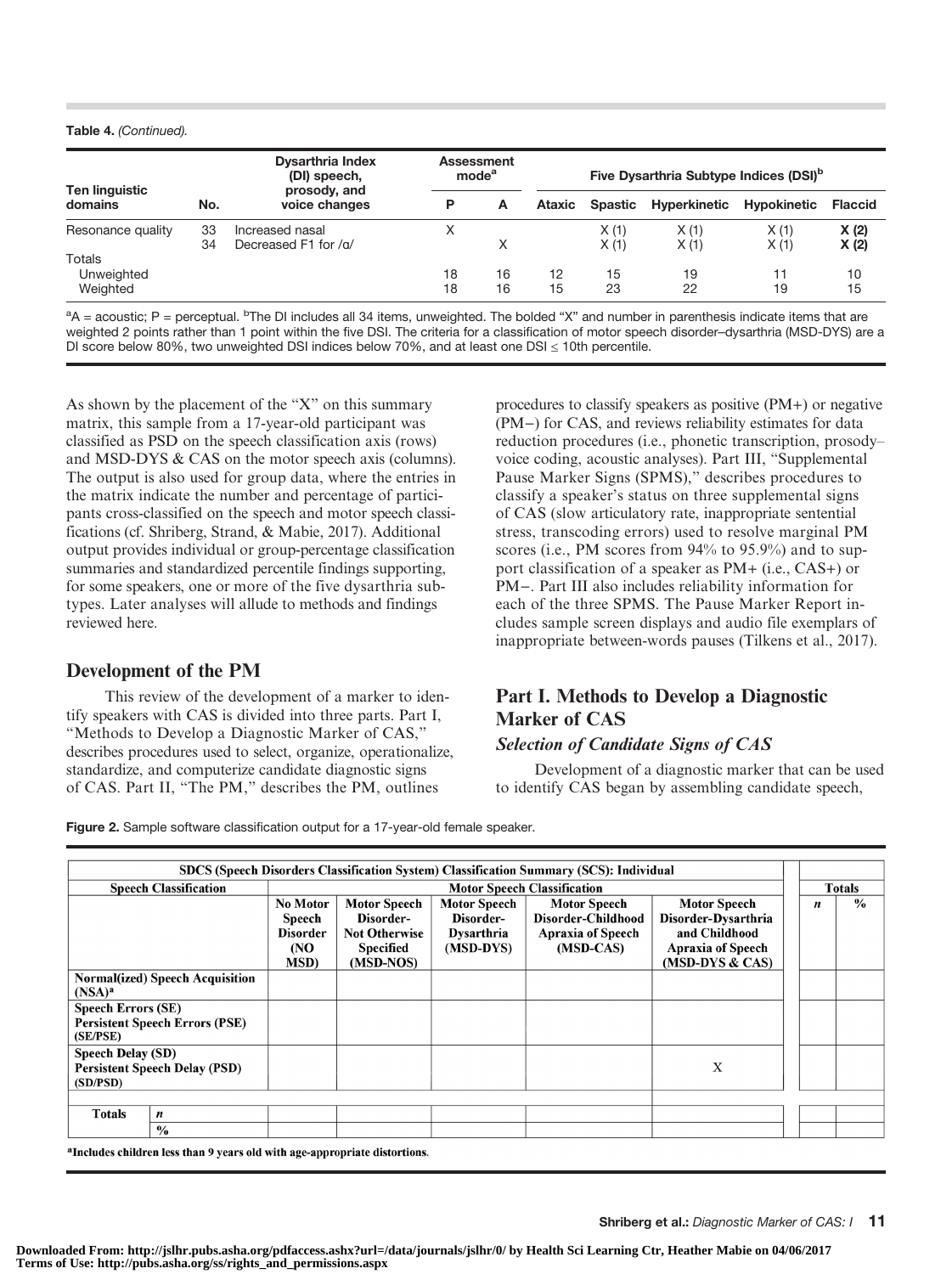prosody, and voice signs associated with apraxia of speech from the extensive discussion and tabular presentations in the three editions of Duffy's textbook (Duffy, 1995, 2005, 2013). For programmatic studies of the three subtypes of MSD shown in Figure 1, preliminary candidate signs of MSD-NOS and MSD-DYS were also selected from the broader literatures in SSD of known and unknown origins, including SSD associated with deficits in cognitive, structural, sensory, motor, and affective domains. The primary goal was to identify potential signs of CAS on the basis of deficits in the core transcoding (planning/programming) processes proposed to underlie apraxia of speech (see Figure 1).

## **Organization**

As reviewed in the present text, the canonical organization of signs of MSD in Duffy's curated summaries of the relevant literatures is a matrix in which column heads are types of neurogenic speech disorders and row labels are the speech, prosody, and voice signs (e.g., slow rate; Duffy, 1995, 2005, 2013). A '+' in a column–row cell denotes a sign that discriminates the disorder or disorder type, with a '++' in a cell highlighting signs that are especially discriminative. Classification of a speaker as positive for an MSD requires a criterion number of '+' or '++' signs, sometimes also requiring a specific number of tokens of the sign in specific types of speech samples or tasks. The column-wise and row-wise sequencing of signs in the Duffy tables is designed for visual clarity, with signs organized to aggregate in sets showing the discriminating features among disorders (aphasia, apraxia, dysarthria) and among subtypes of dysarthria.

Shriberg et al. (2010a) described another type of organization matrix for the three classes and eight subtypes of SSD shown in Figure 1. As shown in Table 5, the columns of the matrix organize signs of SSD using a three-

parameter system termed Competence, Precision, and Stability Analytics (CPSA; Shriberg et al., 2010a). Competence signs are measures used to index severity of involvement (e.g., percentage of consonants correct obtained from a continuous speech sample, a standardized score on an articulation test). Precision signs index subphonemic spatiotemporal characteristics of speech, prosody, and voice development (e.g., standardized metrics of vowel space or vowel duration). Stability signs index the consistency of behaviors within samples and in repeated trials within and across differing tasks (e.g., coefficient of rate variation).

As shown in Table 5, the rows of this matrix organize signs of SSD using a framework described in the text (see Table 2) termed the TLDA (Shriberg et al., 2010a). The TLDA framework organizes signs of SSD by three segmental and seven suprasegmental domains for prosody and voice. As described in the cited reference, the rationale for the TLDA is that these 10 domains comprise an analytically informative framework for descriptive−explanatory accounts of typical and atypical speech development and performance. The 10 domains are neutral relative to theoretical frameworks in child phonology, speech science, and functional neurobiology. The premise is that organization of diagnostic signs of SSD by the three segmental and seven suprasegmental domains shown in Table 2 and Table 5 will yield insights about speech processes in SSD (see Figure 1, Level II) that might be missed if signs of SSD are not aggregated by linguistic domains.

Last, as shown in Table 5, each of the three CPSA columns is subdivided to indicate the method used to quantify each speech, prosody, or voice sign. Perceptually based signs are obtained using narrow phonetic transcription (Shriberg & Kent, 2013), with some signs also requiring prosody– voice coding methods (Shriberg, Kwiatkowski, & Rasmussen, 1990). Acoustically based signs and acoustically aided

Table 5. Organization of signs for the three classes and eight types of speech sound disorders shown in Figure 1 using the Ten Linguistic Domains Analytics and the Competence, Precision, Stability Analytics described in Shriberg et al. (2010a).

|                               | <b>Competence, Precision, Stability Analytics</b> |                 |            |                 |                        |    |       |  |  |
|-------------------------------|---------------------------------------------------|-----------------|------------|-----------------|------------------------|----|-------|--|--|
| <b>Ten Linguistic Domains</b> | Competence                                        |                 | Precision  |                 | <b>Stability</b>       |    |       |  |  |
| <b>Analytics</b>              | Perceptual                                        | <b>Acoustic</b> | Perceptual | <b>Acoustic</b> | Perceptual<br>Acoustic |    | Total |  |  |
| Segmental                     |                                                   |                 |            |                 |                        |    |       |  |  |
| I. Vowels                     | 3                                                 |                 |            |                 |                        |    | 15    |  |  |
| II. Consonants                | 37                                                |                 |            |                 |                        |    | 48    |  |  |
| III. Vowels & consonants      | 3                                                 |                 |            |                 |                        |    | 8     |  |  |
| Total                         | 43                                                | O               | 11         | 9               |                        |    | 71    |  |  |
| Suprasegmental                |                                                   |                 |            |                 |                        |    |       |  |  |
| Prosody                       |                                                   |                 |            |                 |                        |    |       |  |  |
| IV. Phrasing                  |                                                   |                 |            |                 |                        |    | З     |  |  |
| V. Rate                       |                                                   |                 |            |                 |                        |    |       |  |  |
| VI. Stress                    |                                                   |                 |            |                 |                        |    | 5     |  |  |
| Voice                         |                                                   |                 |            |                 |                        |    |       |  |  |
| VII. Loudness                 |                                                   |                 |            |                 |                        |    | 6     |  |  |
| VIII. Pitch                   |                                                   |                 |            |                 |                        |    | 8     |  |  |
| IX. Laryngeal quality         |                                                   |                 |            | 5               |                        |    | 15    |  |  |
| X. Resonance quality          |                                                   |                 |            | 3               |                        |    | 6     |  |  |
| Total                         |                                                   |                 | 24         | 14              |                        | 6  | 51    |  |  |
| Overall total                 | 50                                                |                 | 35         | 23              |                        | 10 | 122   |  |  |

12 Journal of Speech, Language, and Hearing Research • 1-22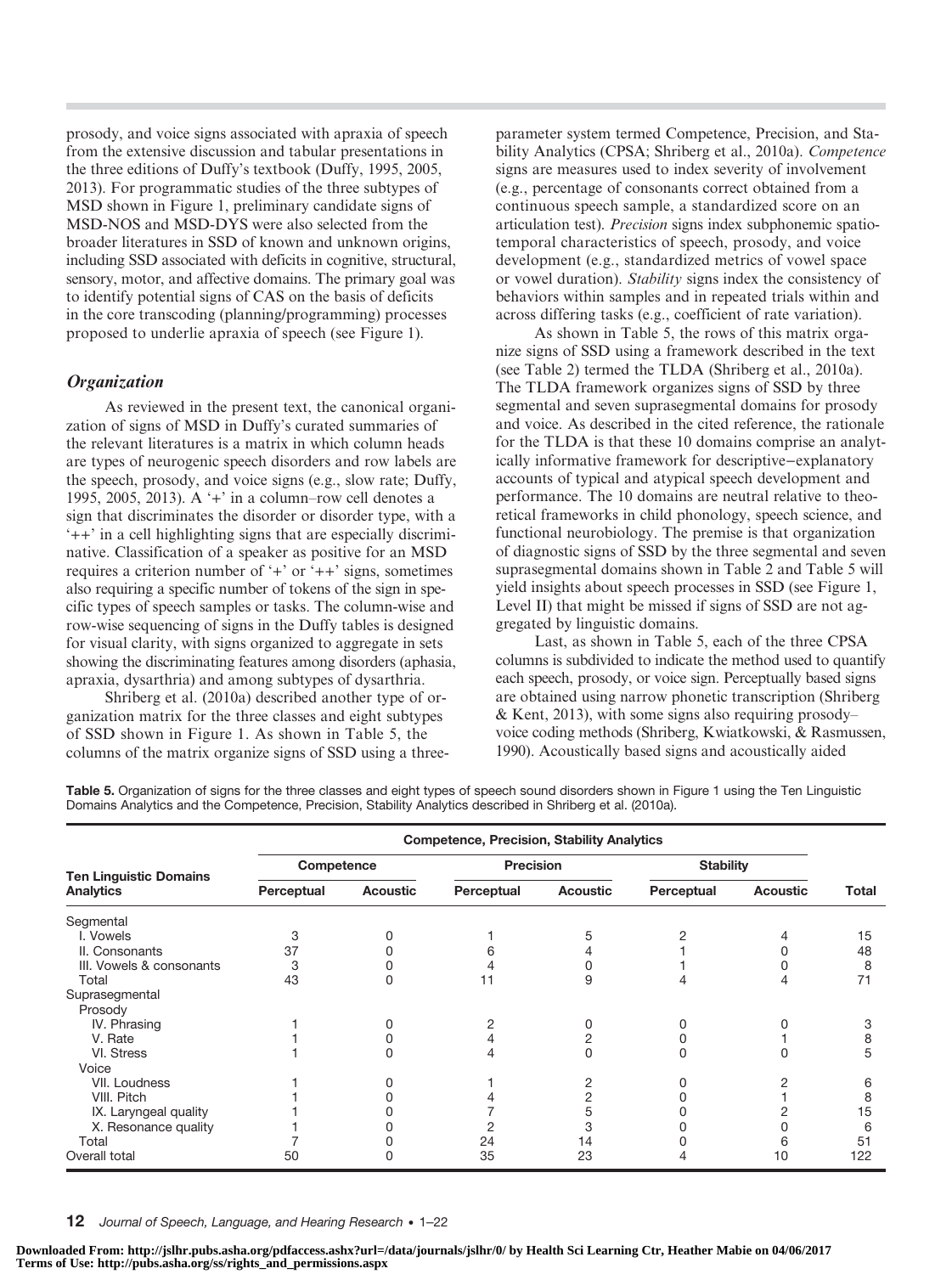perceptual signs obtained with an Active X version of TF32 (Milenkovic, 2000) use procedures described in Shriberg et al. (2010a) and the Phonology Project Laboratory Manual (Shriberg et al., 2014). As shown in Table 5, an original pool of 122 candidate signs of SSD (89 perceptual; 33 acoustic) was studied, including the diagnostic sign (the PM) proposed as sufficient for a marker of CAS and three signs that comprise the SPMS (slow articulatory rate, inappropriate sentential stress, and transcoding errors). As described in Part II, the SPMS provides validity support for PM classifications. For the finalized version of the SDCS described previously, which focused on dysarthria, these signs were augmented by the tables in Duffy (2013) that focus on the five subtypes of dysarthria shown in Table 4.

To summarize, using the three-parameter analytic framework shown in Table 5, the PM described in Part II is an acoustic-aided perceptual sign that quantifies one aspect of speech precision in the linguistic domain of phrasing.

# **Operationalization**

To maximize the validity and reliability of candidate diagnostic signs of CAS, the SDCS uses operationalized methods at each phase of data processing. Data are gathered using the Madison Speech Assessment Protocol (MSAP; Shriberg et al., 2010a), which includes 17 tasks that assess speech by imitative and spontaneous methods in simple to complex cognitive, linguistic, and motor contexts. As just described, data reduction includes procedures to quantify speech, prosody, and voice information from responses to MSAP tasks using perceptual and acoustic methods. All data reduction and analyses are completed in the PEPPER (Programs to Examine Phonetic and Phonologic Evaluation Records; Shriberg et al., 2010a) environment. Shriberg et al. (2010b) reported findings from a series of reliability estimates for each of the transcription, prosody–voice coding, and acoustic data reduction methods. As described in Part II, PM scores and scores for two of the three SPMS signs (slow articulatory rate, inappropriate sentential stress) are obtained from eligible utterances from the MSAP's continuous speech sample. Scores for the third SPMS sign (transcoding errors) are obtained from responses to the Syllable Repetition Task (SRT; Shriberg et al., 2009).

## Standardization

Although a series of studies has yielded optimum cutoff scores relative to the sensitivity/specificity of some candidate signs of CAS, most signs use reference data that adjust raw scores for individual differences in participants' age and sex, with some MSAP measures substantially mediated by cognitive constraints adjusted for intellectual status rather than by chronological age. For the latter need, the MSAP includes the Kaufmann Brief Intelligence Test, Second Edition (KBIT–2; Kaufman & Kaufman, 2004).

Reference data are available from three databases. Potter et al. (2012) provides reference data on MSAP tasks for 150 participants, ages 3 to 18 years, with typical speech-language development. Scheer-Cohen et al. (2013) provides reference data on MSAP tasks for 50 participants, ages 20 to 80 years, with typical speech. Mabie et al. (2015) includes reference data for signs obtained from conversational speech samples from 180 speakers, ages 3 to 5 years, with SD of unknown origin.

For each speech, voice, and prosody sign obtained from one or more of the MSAP tasks, a z-score beyond 1 SD from the reference data in the direction indicated by the adjective in the sign's title (e.g., lowered percentage of consonants correct) meets the criterion for "positive" (i.e., atypical) performance. Preliminary studies indicated that, compared with the estimated diagnostic accuracy of more conservative criteria (e.g., 1.25, 1.50, or greater standard deviation units), this relatively liberal criterion yielded the highest sensitivity/specificity values. As discussed later herein, the PM uses a criterion-referenced cutoff score rather than an age-sex–based normative-referenced score to classify a participant's status as PM− (typical) or PM+ (atypical). For the SPMS signs, inappropriate sentential stress and transcoding errors are also based on cutoff criteria, whereas slow articulatory rate is based on age-sex standardized scores.

## Computerization

As indicated previously, all methods described in the articles in this series are completed within the PEPPER platform, which will eventually be distributed as freeware that includes tutorials and audio and screen-display exemplars. Until these electronic resources are available, procedural details cited in this report are kept current in the Phonology Project Laboratory Manual, and citations to technical reports can be freely downloaded from the Phonology Project website (http://www.waisman.wisc.edu/phonology/).

# Part II. The PM Description and Procedures

The PM defines a between-words pause as any betweenwords period of at least 150 ms in which there is no speech. An inappropriate pause is "a between-words pause that occurs either at an inappropriate linguistic place in continuous speech and/or has one or more inappropriate articulatory, prosodic, or vocalic features within the pause or in a sound segment preceding or following the pause" (Tilkens et al., 2017, p. 5).

Table 6 is a typology of eight inappropriate betweenword pauses that were identified in preliminary, unpublished studies of citation forms and continuous speech samples from speakers across the life span with typical and atypical speech. As described in the next paragraph, the percentage of occurrence of the first four types of inappropriate pauses at present comprises what is termed the PM. Participants with atypical speech included speakers with idiopathic SSD or SSD in neurologic, neurogenetic, and complex neurodevelopmental contexts. Judgments about the appropriateness of pauses and classification of each pause into one or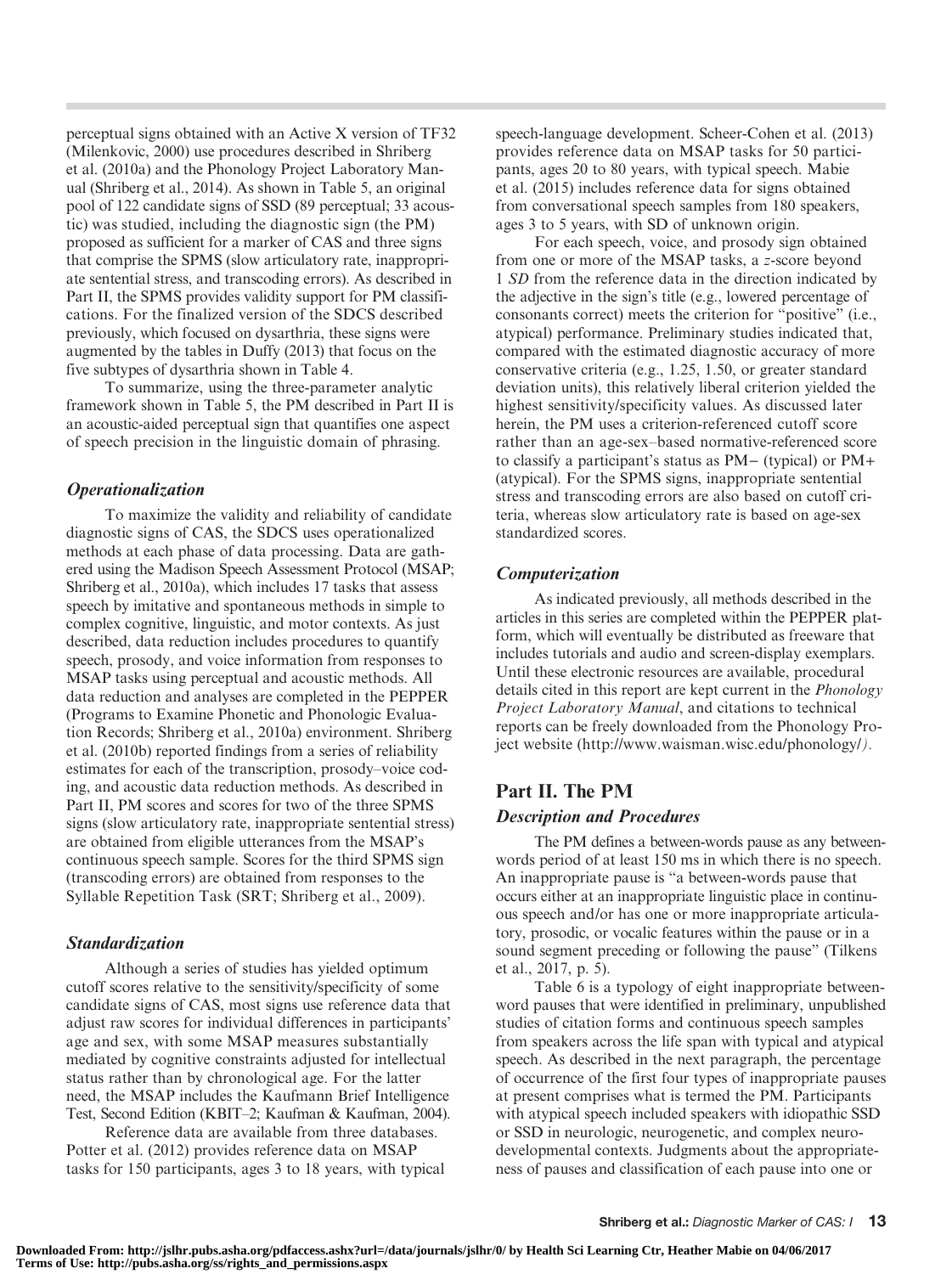|             |                           | Locus of inappropriate behavior |                                       |                                                                                                                                                                                                                                                                 |  |  |  |  |
|-------------|---------------------------|---------------------------------|---------------------------------------|-----------------------------------------------------------------------------------------------------------------------------------------------------------------------------------------------------------------------------------------------------------------|--|--|--|--|
| <b>Type</b> | Subtype                   |                                 | Within pause Within adjacent sound(s) | Descriptions of eight types of inappropriate pauses                                                                                                                                                                                                             |  |  |  |  |
| Type I      | Abrupt                    |                                 | X                                     | A pause immediately preceded or followed by a phoneme that includes a<br>sudden strong onset of energy or sudden offset of energy. Steep-<br>amplitude rise/fall time is the best current visual and acoustic correlate<br>of the percept of an abrupt phoneme. |  |  |  |  |
|             | Alone                     |                                 |                                       | A pause that occurs at a linguistically incorrect position in an<br>utterance, is not one of the other seven subtypes of inappropriate<br>pauses, and does not have any identifiable auditory or acoustic<br>feature.                                           |  |  |  |  |
|             | Change                    |                                 | X                                     | A pause immediately preceded or followed by a phoneme or word that<br>includes a significant change in amplitude, frequency, or rate.                                                                                                                           |  |  |  |  |
|             | Grope                     | X                               |                                       | A pause that includes visible acoustic energy in the spectrogram consistent<br>with a lip or tongue gesture or inappropriate voicing. The gestures may<br>include formant traces of sounds or traces of incompletely realized stop<br>bursts.                   |  |  |  |  |
| Type II     | Long                      | X                               |                                       | A pause that has a lengthened duration that is unusual for the linguistic<br>context (usually $> 750$ ms).                                                                                                                                                      |  |  |  |  |
|             | <b>Breath</b>             | X                               |                                       | A pause that includes audible inhalation not associated with excessive<br>length of the utterance or emotional excitement.                                                                                                                                      |  |  |  |  |
|             | Repetitions/<br>revisions |                                 | X                                     | A pause immediately preceded or followed by a dysfluent word or syllable<br>repetition or revision.                                                                                                                                                             |  |  |  |  |
|             | Additions                 |                                 | X                                     | A pause immediately preceded or followed by an added speech sound.                                                                                                                                                                                              |  |  |  |  |

Note. See text for rationale for dividing the subtypes into two classes termed Type I and Type II. The four subtypes of inappropriate pauses within Type I and within Type II are each listed in decreasing frequency of occurrence in the present sample of participants with childhood apraxia of speech.

more of each of the eight types of inappropriate pauses in Table 6 are made by an acoustics analyst using software (PEPPER) that includes a phonetic transcript of a participant's continuous speech; wave form and spectrographic displays; and dialogues to compute, code, and store data.

As shown in the Table 6 typology, the eight inappropriate between-words pause types are divided into two types: pause type I and pause type II. Pause type I includes four pause types that occurred frequently and predominantly in speakers suspected to test positive for CAS in idiopathic, neurogenetic, and complex neurodevelopmental contexts, as well as in a construct validity comparison group that included two types of AAS—apraxia of speech and primary progressive apraxia of speech. Pause type II includes four inappropriate pause types that occurred less frequently than type I pauses, both in young speakers suspected to test positive for CAS and in the two types of AAS. Only utterances that met eligibility criteria for coding using the Prosody–Voice Screening Profile (PVSP; Shriberg et al., 1990; i.e., utterances not confounded by behaviors such as laughing, chewing food, etc.) were coded for occurrences of the eight types of inappropriate betweenwords pauses. As described in the following section, the four type I pauses are used to compute the PM. Type II pauses are retained for their potential to inform explanatory accounts of speech processing in apraxia of speech, as used in the third article in this research. Tabular data on the frequency of occurrence of each inappropriate pause type in three participant groups are available in Tilkens et al. (2017; see Table 5).

Using the definitions in Table 6, the acoustic analyst completes the following four steps to code the occurrence of each of the eight types of inappropriate pauses.

- 1. Identify all pauses longer than 150 ms in the 24 (sometimes fewer) utterances eligible for coding (i.e., not meeting one or more of the 31 PVSP exclusion codes).
- 2. Set the duration of the pause by positioning the cursors directly after the final glottal pulse, if voiced, or measurable speech energy of the preceding segment and just before the next glottal pulse or measurable speech energy.
- 3. Set the pause location within the utterance displayed on the screen by positioning the right cursor anywhere within the boundary of the pause.
- 4. Classify the pause (by checking the on-screen box) as either appropriate or inappropriate for the linguistic context and indicate whether it meets criteria for one or more of the eight types of inappropriate betweenwords pauses listed in Table 6. Audio–visual exemplars of these procedures are included in the Pause Marker Technical Report (Tilkens et al., 2017).

# Calculation of a PM Score

# Speech Sample

The PM score is the percentage of inappropriate between-words type I pauses that occur in the 24 utterances of a continuous speech sample that meet eligibility criteria for PVSP coding. As described in the PVSP manual,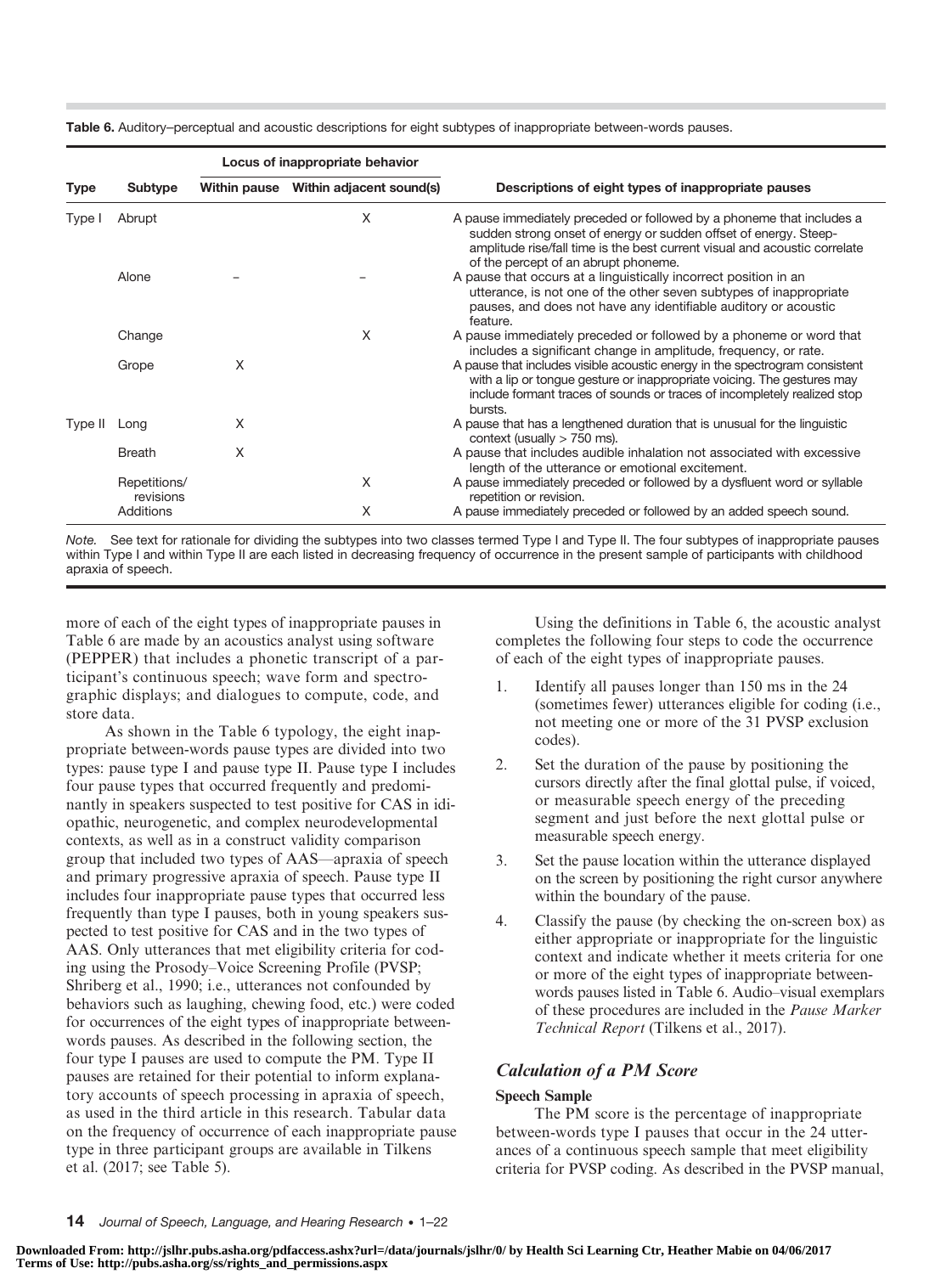referred to previously, eligible utterances are those that do not include one or more of 31 behaviors (exclusion codes) that would interfere with PVSP coding (e.g., an utterance spoken while laughing, eating, or in a play register). For some speech samples, 24 eligible utterances may not be available; for these samples the PM is based on fewer than 24 utterances, resulting in a possible reduction in the internal and external validity of the data. Because PM calculations are word centered, the average number of words per utterance is more important than the total number of utterances. As determined from pilot study, speech samples with fewer than 40 between-words opportunities for pauses are not eligible for a valid PM score. As described in the text, the PM outcome from such a sample is classified as indeterminate. For some research or clinical applications, obtaining an additional speech sample could be a means to aggregate a sufficient number of pause opportunities (at least 40) to calculate a usable PM score.

#### Calculation

The denominator for the PM is the total opportunities for pauses, defined as the total number of words in the PM analysis minus the total number of PVSP coded utterances. The numerator for the PM calculation is the total number of occurrences of the four types of inappropriate type I pauses in Table 6. The product is multiplied by 100 to yield a percentage.

#### PM Cutoff Score

Series of analyses were completed with subsets of participants with typical and atypical speech to determine a PM score cutoff point that maximally discriminated children with CAS as classified by the second author (using a procedure described in PM III; Shriberg et al., 2017b) from children with SD as classified by the SDCS (see Figure 1). These studies indicated that a percentage of inappropriate between-words pauses more than 5% is optimally sensitive to and specific for participants with CAS as classified using the MCS. To make the direction of this criterion consistent with other competence percentage scores, the percentage of occurrence of inappropriate pauses is subtracted from 100. Thus, speakers with scores of 95% and above are classified as having typical or appropriate between-words pausing (PM−), and speakers with PM scores below 95% are classified as positive (PM+) for CAS. PM scores from 94% to 95.9% (i.e., within one percentage point of the 95% cutoff) are termed marginal PM scores. This convention was developed in lieu of an estimate of the standard error of measurement of PM scores, which would require a larger database of samples than is currently available. Procedures to resolve marginal PM scores are described in Part III.

#### Reliability Estimates for the PM

Four estimates of the reliability of identifying inappropriate pauses in continuous speech were obtained. Each estimate used the acoustic-aided coding procedures just described to identify the inappropriate pauses shown in Table 6. Because the two analysts who completed the initial PM coding and the reliability recoding were very familiar with the database samples, some intrajudge reliability estimates used consensus rather than individual analyst reliability procedures.

The first of two interjudge agreement estimates included speech samples from 30 participants whose transcripts contained inappropriate pauses, 17 randomly selected from the consensus CAS+ participants described in PM II (Shriberg et al., 2017a), and 13 with SD whose transcripts contained inappropriate pauses. One of the acoustic analysts had originally identified a total of 195 inappropriate pauses in these samples. A second analyst identified 159 of the 195 inappropriate pauses, yielding an interjudge agreement estimate of 81% for the identification of inappropriate pauses in continuous speech.

A second estimate of the interjudge agreement in identifying inappropriate pauses was obtained using speech samples from 40 participants. The samples were randomly drawn from each of three groups described in PM II (Shriberg et al., 2017a): the consensus CAS+ participants, the participants with SD, and participants of comparable ages from the Potter et al. (2012) reference database of speakers with typical speech development. Of the total of 550 pauses identified in these three sources, 198 were coded as inappropriate: 176 in the larger group of MSD participants, 19 in the SD group, and 3 in the reference group. Each of the samples originally coded for inappropriate pauses by one analyst was re-coded by another analyst. The overall interjudge agreement was 81%, with individual agreement estimates of 82% for the MSD participants, 79% for the SD participants, and 66% for the participants with typical speech development.

Estimates of the intrajudge reliability of identifying inappropriate pauses were completed using speech samples from 34 of the 40 participants used in the second interjudge reliability estimate. Each of 422 obtained pauses were coded as either appropriate or inappropriate by two analysts using a consensus procedure. Approximately 2 to 3 months later, each analyst individually re-coded the 422 pauses, which included 136 inappropriate pauses: One hundred seventeen were from the MSD group, 12 were from the SD group, and 7 were from the reference group. For one analyst, overall intrajudge agreement was 82%, with individual estimates of 86% from the MSD samples, 58% from the SD samples, and 43% from the reference group samples. For the second analyst, overall agreement was 77%, with individual estimates of 77% from the MSD samples, 75% from the SD samples, and 86% from the reference group samples.

A final intrajudge reliability estimate included only the four type I inappropriate between-words pause types termed abrupt, alone, change, and grope (see Table 6). As discussed previously, in preliminary studies, these four types of inappropriate pauses were most frequently associated with the CAS+ classifications completed by the second author using the MCS. As shown in the Pause Marker Technical Report (Tilkens et al., 2017), the other four inappropriate pauses in Table 6 (later termed Type II)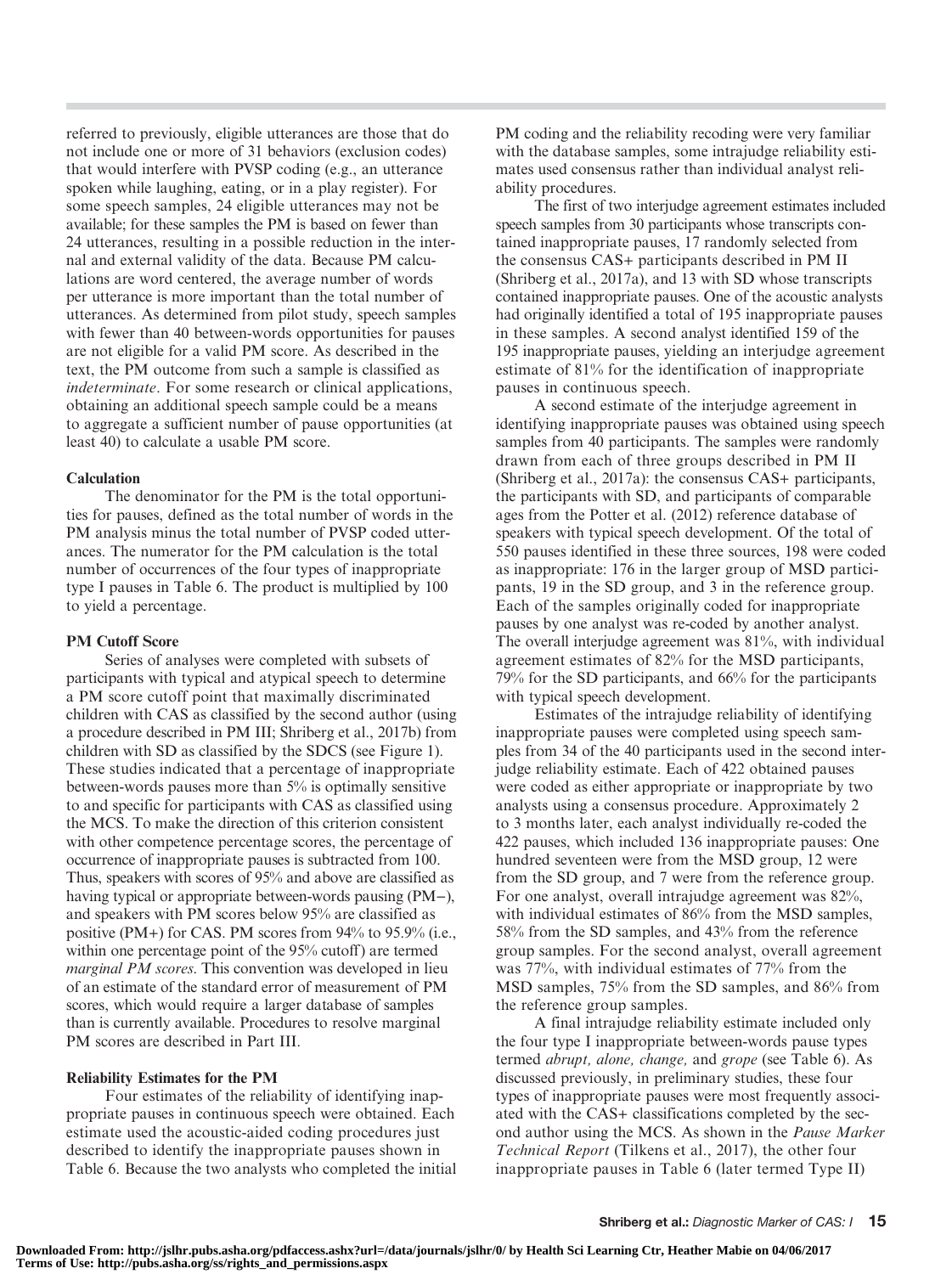occurred significantly less often in participants suspected to test positive for CAS and participants meeting criteria for AAS. The two analysts selected 13 participants with CAS and SD who as a group had high rates of the four type I inappropriate pauses. The analysts then used a consensus procedure to identify, from the 13 continuous speech samples, a total of 245 inappropriate pauses. Of the 202 type I inappropriate pauses, 141 were abrupt pauses, 29 were alone pauses, 21 were change pauses, and 11 were grope pauses. Approximately 2 to 3 months later, using the same consensus procedure, analysts re-coded 170 of the 202 inappropriate pauses (84%) as the same inappropriate pause subtype assigned in the prior consensus coding. At the level of individual inappropriate pause types, 86% of the abrupt pauses, 76% of the alone pauses, 86% of the change pauses, and 82% of the grope pauses were re-coded as the same inappropriate pause type assigned in the first consensus coding, yielding a four-type average consensus reliability of 82.5%.

The absolute magnitudes of these intrajudge and interjudge reliability estimates are not high, but they are consistent with point-by-point agreement percentages reported for other perceptually based independent and dependent variables in speech development and SSD research (e.g., Shriberg & Lof, 1991; Shriberg et al., 2010b).

Tilkens et al. (2017) included a summary of findings from a study series to identify acoustic correlates of abrupt inappropriate pauses. Collaborative research using alternative instrumental methods is needed to automate the PM for increased reliability and efficiency. PM III (Shriberg et al., 2017b) discusses associated issues toward a long-term goal of a neural marker of apraxia of speech.

# Part III. Supplemental Pause Marker Signs Rationale

A participant's status on the SPMS is used for two purposes. The primary purpose is to resolve marginal PM scores (i.e., PM scores from 94% to 95.9%). For speakers with PM scores in this marginal range relative to the 95% cutoff point, the speaker's SPMS status determines whether the speaker is classified as PM+ or PM−. Research toward a diagnostic marker of CAS has supported slow articulatory rate, inappropriate sentential stress, and transcoding errors as statistically associated with suspected CAS in a number of published and unpublished studies. Speakers with marginal PM scores who test positive or negative on at least two of the three SPMS signs meet criteria, respectively, for either marginal CAS+ or marginal CAS−. The final PM classification for participants with negative SPMS outcomes is annotated as SPMS−, and the final marginally negative PM classification is annotated as PM−. Speakers with marginal PM scores and indeterminate SPMS outcomes (i.e., the available data on the three signs are insufficient to meet criteria for SPMS+ or SPMS−) are classified as indeterminate (annotated as IND). As noted in the text,

this latter conservative convention acknowledges the need for supportive information when using one test instrument to identify a disorder. Obtaining an additional continuous speech sample for a research or clinical need could yield a PM score that is classifiable (i.e., the additional PM score is not marginal, or if marginal, it can be resolved with sufficient SPMS information).

The second purpose of the SPMS is to provide supplemental validity support to all clinical and research findings using the PM score to classify a speaker as CAS+ or CAS−. For example, if the PM score for a speaker is inconsistent with other clinical or research information about the speaker, SPMS findings can be used to aid in interpretation of findings (e.g., PM findings could possibly be invalid because of behavioral or methodological constraints during assessment). The following sections provide brief rationales and procedures for each of the three SPMS signs.

# Slow Articulatory Rate

# Rationale

Slow articulatory rate has strong face validity as a sign of planning and/or programming deficits. Because rate of speech is not learned in the way segmental and certain suprasegmental features of a language are mastered during development, the CPSA framework classifies slow articulatory rate as a precision sign rather than a competence sign. Slow articulatory rate is sensitive to CAS, and it is demonstrably specific relative to age-sex–based comparisons to speakers with typical speech (Potter et al., 2012) and to speakers with speech delay of unknown origin (McSweeny et al., 2012). A primary specificity constraint, however, is that slow articulatory rate is present in speakers with several types of MSD. Thus, although a primary sign of the classification of MSD compared with SD (see Figure 1), slow articulatory rate is not specific among the subtypes of MSD in the SDCS framework.

# Procedures and Reliability

Articulation rate is defined as the number of syllables per second minus pause time. In operation, articulation rate is identified as slow when a speaker's z-score is lower than 1 SD from the mean articulation rate of typical speakers of the same chronological age (or adjusted for mental age, as in the present article, when available) and sex (Potter et al., 2012; Scheer-Cohen et al., 2013). As discussed elsewhere in this series, the selection of the z-score criteria for each analysis (i.e., 1 SD, 1.25 SD, 1.5 SD) was determined arbitrarily from a combination of considerations, including the estimated precision of the measurement of the variable, precedent data in the literature, and the consequences of increasing the probability of false positive versus false negative classifications. The criteria of 1 SD unit was selected as the default for rate and all other SDCS standardization procedures, with more stringent criteria used for some analyses to decrease the probability of false positives.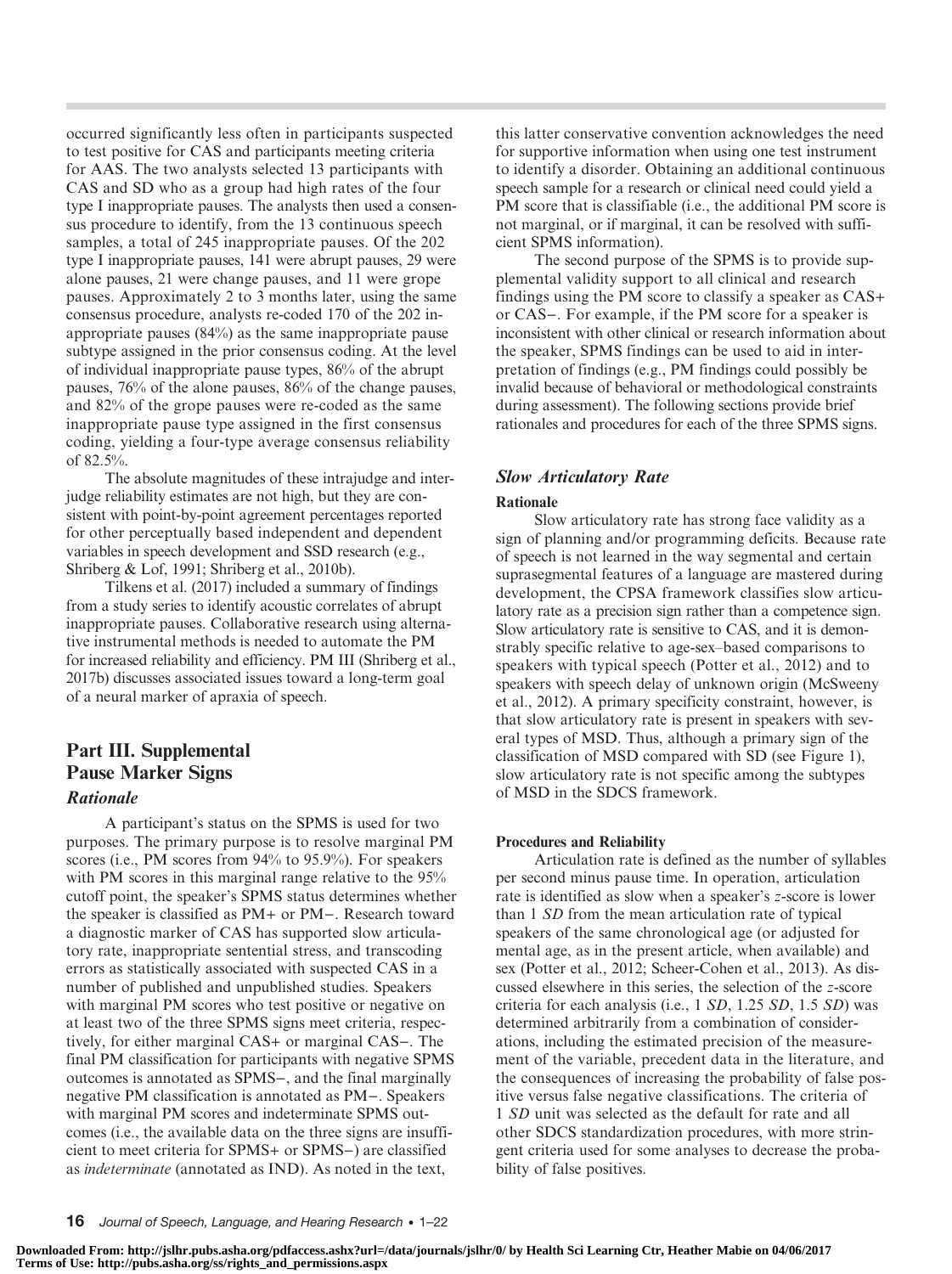An analyst uses acoustic procedures in the PEPPER environment to determine the durations of all pauses in sections of the conversational sample, and software routines use transcript information and these temporal measures to derive pause times, speech times, syllables/second rates, and rate z-scores. A z-score below 1 SD from the reference group mean on utterances grouped into 1 to 4 words, 5 to 7 words, 8 or more words, or all word lengths meets the criteria for slow articulatory rate (i.e., SAR+). Individual rate calculations for utterances divided into the three classifications (termed short, medium, and long in the software) provide useful rate information, particularly for speakers with predominantly short utterances. Reliability estimates for an array of measures of this type indicate interjudge and intrajudge agreement percentages among experienced analysts averaging substantially above 80% (Shriberg et al., 2010b).

# Inappropriate Sentential Stress

# Rationale

The CPSA framework classifies inappropriate lexical stress as a competence deficit (i.e., a deficit in acquisition of the stress assignment rules of a language), whereas inappropriate sentential stress is classified as a deficit in the precision of speech production. In general, acoustic signs of lexical stress (e.g., ratios of strong to weak syllable frequency [F0], amplitude, and/or duration) have been easier to assess instrumentally than acoustic correlates of sentential stress, which involve more complex lexical, morphosyntactic, and affective considerations. To date, acoustic signs of incorrect lexical stress as computed from MSAP tasks have not been associated with sufficiently high diagnostic (i.e., sensitivity) findings. Therefore, perceptual judgments of inappropriate sentential stress obtained from a continuous speech sample are used as one of the three SPMS signs. Among the several types of inappropriate sentential stress coded in the PVSP, codes for excessiveequal stress and misplaced stress are the most frequent, especially for participants suspected to have a MSD. As with slow articulatory rate, a constraint with inappropriate stress is that it is not specific for subtypes of MSD.

# **Procedures**

Procedures and exemplars to teach the auditory percepts of excessive-equal stress, misplaced stress, and other types of inappropriate sentential stress are provided in the PVSP. As with the other six prosody and voice domains in the PVSP, the cutoff value for inappropriate stress is a percentage score of less than 80% appropriate utterances.

# Reliability Estimate

For the present purposes, the 13 participant files used to estimate the reliability of the PM marker were also used to estimate the intrajudge and interjudge agreement on identifying inappropriate stress. All prosody–voice domains for these files had originally been coded by one of the transcribers. For intrajudge and interjudge reliability estimates, respectively, the same transcriber re-coded the

stress domain in each file, and another transcriber coded the stress domain for the 13 files. Point-to-point percentage of agreement was calculated using the procedures to obviate glossing differences described by McSweeny and Shriberg (1995, pp. 32–36). Intrajudge agreement in identifying utterances meeting criteria for inappropriate stress for the transcriber who coded the files twice averaged 83.2%. Interjudge agreement for the two transcribers on identifying inappropriate stress averaged 74.5%. As noted previously, these agreement estimates are consistent with those reported for PVSP findings across a number of domains, disorders, and research contexts (Shriberg & Lof, 1991). In general, agreement percentages are notably lower at the level of individual stress signs (e.g., excessive-equal stress versus misplaced stress).

# Transcoding Errors

# Rationale

As reviewed in the text, the term transcoding was suggested as an efficient substitute for the conventional reference to "planning/programming" as the core speechprocessing deficit in apraxia of speech (Shriberg et al., 2012). In concept, transcoding references the processes by which linguistic representations are re-coded into the motor plans for speech and the neuromotor programs for speech production. In operation, transcoding is identified by calculating the percentage of consonants in an 18-item nonsense syllable repetition task with a consonant addition, typically a preceding epenthetic /m/ or /n/. Several articles have described the rationale, methods, and findings used to obtain the responses for this task, termed the Syllable Repetition Task (SRT; Lohmeier & Shriberg, 2011; Shriberg & Lohmeier, 2008; Shriberg et al., 2009; Shriberg et al., 2012). As discussed in PM III (Shriberg et al., 2017b), epenthetic errors in the SRT have also been interpreted as indexing auditory–perceptual encoding deficits.

# Procedures

A speaker's score on transcoding errors is the percentage of SRT items with sound additions. As with the other signs described above, this percentage score is subtracted from 100 so that low transcoding scores indicate transcoding difficulties. In a series of developmental studies with participants from diverse research cohorts, the optimum cutoff point for classifying a speaker as positive for transcoding errors was determined to be a transcoding score below 80%. As described by Shriberg et al. (2009), the reliability of transcoding scores is posited to be consistent with the intrajudge and interjudge agreements reported for phonetic transcription in the pediatric speech sound disorders research literature.

# **Conclusion**

The goal of the present paper is to describe the rationale for and development of the Pause Marker (PM). The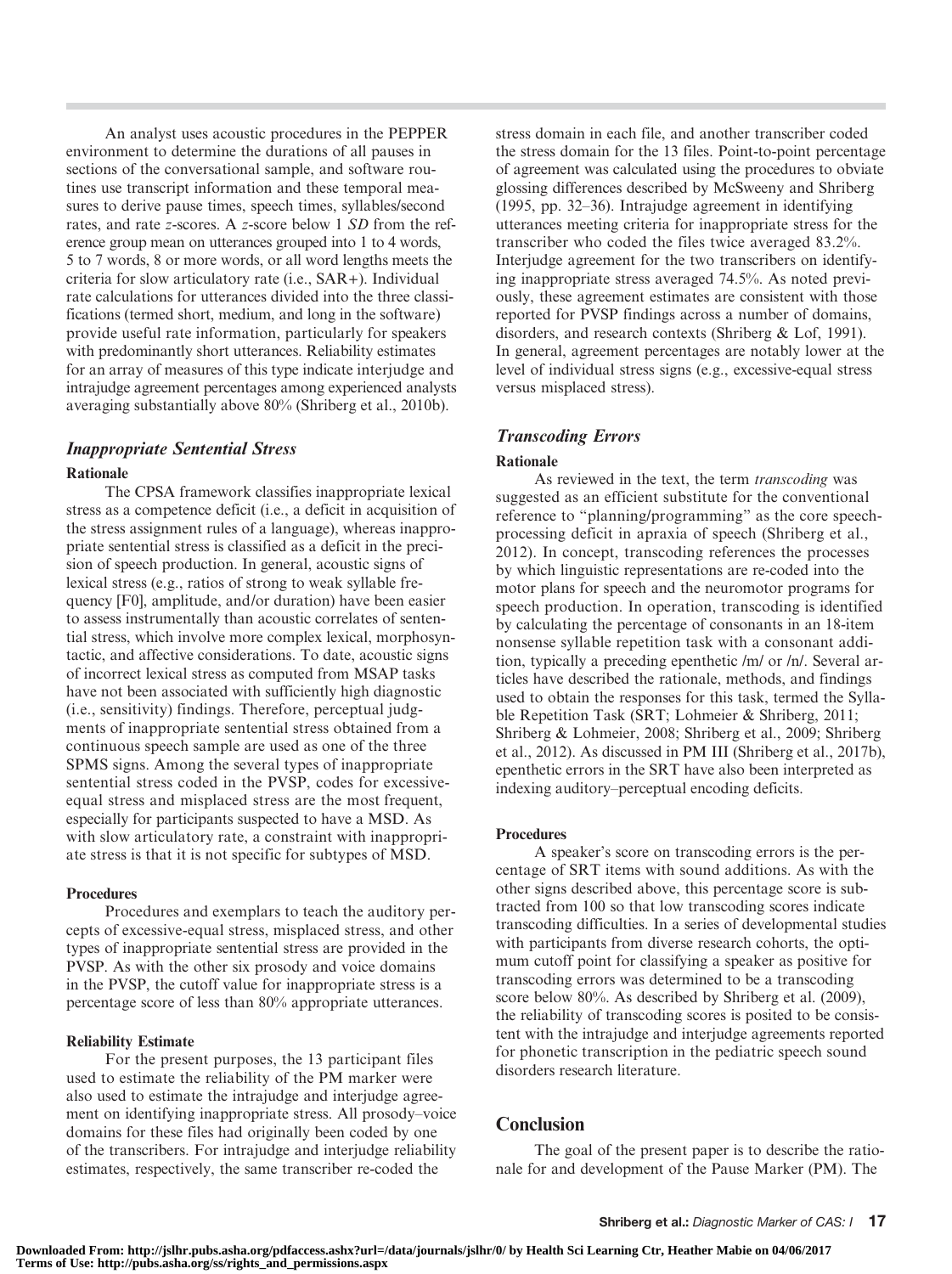additional papers in this report address substantive questions about the PM in research and practice.

## Acknowledgments

This research was supported by National Institute on Deafness and Other Communication Disorders Grant DC000496, awarded to Lawrence D. Shriberg, and by a core grant, National Institute of Child Health and Development Grant HD03352, to the Waisman Center. The sixth and ninth authors made the original and substantial continuing contributions that led to the development of the Pause Marker. We are grateful to the following colleagues and collaborators for their significant contributions to this research: Len Abbeduto, Nancy Alarcon, Becky Baas, Adriane Baylis, Richard Boada, Roger Brown, Stephen Camarata, Thomas Campbell, Richard Folsom, Lisa Freebairn, Jordan Green, Barbara Lewis, Christopher Moore, Katherine Odell, Bruce Pennington, Nancy Potter, Jonathan Preston, Erin Redle, Heather Leavy Rusiewicz, Alison Scheer-Cohen, Kristie Spencer, Ruth Stoeckel, Bruce Tomblin, Jennifer Vannest, and Emily White. We also thank the many participants, parents of participants, and research colleagues who have contributed insights into the needs and issues in diagnostic research in childhood apraxia of speech.

# References

- Ackermann, H., Hage, S. R., & Ziegler, W. (2014). Brain mechanisms of acoustic communication in humans and nonhuman primates: An evolutionary perspective. Behavioral and Brain Sciences, 37, 529–604.
- Alcock, K. J., Passingham, R. E., Watkins, K., & Vargha-Khadem, F. (2000). Pitch and timing abilities in inherited speech and language impairment. Brain and Language, 75, 34–46.
- American Speech-Language-Hearing Association. (2007). Childhood apraxia of speech [Position Statement]. Available from http://www.asha.org/policy/ps2007-00277.htm
- Barnett, C. P., & van Bon, B. W. M. (2015). Monogenic and chromosomal causes of isolated speech and language impairment. Journal of Medical Genetics, 52, 719–729.
- Bernthal, J. E., Bankson, N. W., & Flipsen, P., Jr. (2013). Articulation and phonological disorders. Speech sound disorders in children (7th ed.). Boston, MA: Allyn & Bacon.
- Bowen, C. (2015). Children's speech sound disorders (2nd ed.). Oxford, United Kingdom: Wiley-Blackwell.
- Boyce, S. E. (2015). The articulatory phonetics of /r/ for residual speech errors. Seminars in Speech and Language, 36, 257–270.
- Button, L., Peter, B., Stoel-Gammon, C., & Raskind, W. H. (2013). Associations among measures of sequential processing in motor and linguistics tasks in adults with and without a family history of childhood apraxia of speech: A replication study. Clinical Linguistics & Phonetics, 27, 192–212.
- Childhood Apraxia of Speech Association of North America. (2013). 2013 CAS symposium videos. Available from http:// www.apraxia-kids.org/symposium-videos/
- Colbert-White, E. N., Corballis, M., & Fragaszy, D. M. (2014). Where apes and songbirds are left behind: A comparative assessment of the requisites for speech. Comparative Cognition & Behavior Reviews, 9, 99–126.
- Condro, M. C., & White, S. A. (2014). Recent advances in the genetics of vocal learning. Comparative Cognition & Behavior Reviews, 9, 75–98.

Deshpande, M., & Lints, T. J. (2013). The molecular convergence of birdsong and speech. In S. A. Helekar (Ed.), Animal models of speech and language disorders (pp. 109–184). New York, NY: Springer.

Dodd, B. (2005). Differential diagnosis and treatment of children with speech disorder (2nd ed.). London, United Kingdom: Whurr.

- Duffy, J. R. (1995). Motor speech disorders: Substrates, differential diagnosis, and management. St. Louis, MO: Mosby.
- Duffy, J. R. (2005). Motor speech disorders: Substrates, differential diagnosis, and management (2nd ed.). St. Louis, MO: Mosby.
- Duffy, J. R. (2013). Motor speech disorders: Substrates, differential diagnosis, and management (3rd ed.). St. Louis, MO: Mosby.
- Fessenden, M. (2014). Massive genetic effort confirms bird songs related to human speech. Retrieved from http://www. scientificamerican.com/article/massive-genetic-effort-confirmsbird-songs-related-to-human-speech/
- Fiori, S., Guzzetta, A., Mitra, J., Pannek, K., Pasquariello, R., Cipriani, P., ... Chilosi, A. (2016). Neuroanatomical correlates of childhood apraxia of speech: A connectome approach. NeuroImage: Clinical, 12, 894–901. https://doi.org/10.1016/j.nicl. 2016.11.003
- Fisher, S. E., & Ridley, M. (2013, May 24). Evolution: Culture, genes, and the human revolution. Science, 340, 929–930.
- Fisher, S. E., & Scharff, C. (2009). FOXP2 as a molecular window into speech and language. Trends in Genetics, 25, 166–177.
- Flipsen, P., Jr. (2015). Emergence and prevalence of persistent and residual speech errors. Seminars in Speech and Language, 36, 217–223.
- Flipsen, P., Jr., Shriberg, L. D., Weismer, G., Karlsson, H. B., & McSweeny, J. L. (1999). Acoustic characteristics of /s/ in adolescents. Journal of Speech, Language, and Hearing Research, 42, 663–677.
- Flipsen, P., Jr., Shriberg, L. D., Weismer, G., Karlsson, H. B., & McSweeny, J. L. (2001). Acoustic phenotypes for speechgenetics studies: Reference data for residual /3/ distortions. Clinical Linguistics & Phonetics, 15, 603–630.
- French, C. A., & Fisher, S. E. (2014). What can mice tell us about FOXP2 function? Current Opinion in Neurobiology, 28, 72–79.
- Fuertinger, S., Horwitz, B., & Simonyan, K. (2015). The functional connectome of speech control. PLoS Biology, 13, e1002209. https://doi.org/10.1371/journal.pbio.1002209
- Ghazanfar, A. A., & Eliades, S. J. (2014). The neurobiology of primate vocal communication. Current Opinion in Neurobiology, 28, 128–135.
- Graham, S. A., Deriziotis, P., & Fisher, S. E. (2015). Insights into the genetic foundations of human communication. Neuropsychology Review, 25, 3–26.
- Graham, S. A., & Fisher, S. E. (2013). Decoding the genetics of speech and language. Current Opinion in Neurobiology, 23, 43–51.
- Grigos, M. I., Moss, A., & Lu, Y. (2015). Oral articulatory control in childhood apraxia of speech. Journal of Speech, Language, and Hearing Research, 58, 1103–1118.
- Hodge, M. (2013). Developmental dysarthria. In L. Cummings (Ed.), The Cambridge handbook of communication disorders (pp. 26–48). Cambridge, United Kingdom: Cambridge University Press.
- Hoogman, M., Guadalupe, T., Zwiers, M. P., Klarenbeek, P., Francks, C., & Fisher, S. E. (2014). Assessing the effects of common variation in the FOXP2 gene on human brain structure. Frontiers in Human Neuroscience, 8, 473. https://doi.org/ 10.3389/fnhum.2014.00473
- Iuzzini-Seigel, J., Hogan, T., Guarino, A., & Green, J. (2015). Reliance on auditory feedback in children with childhood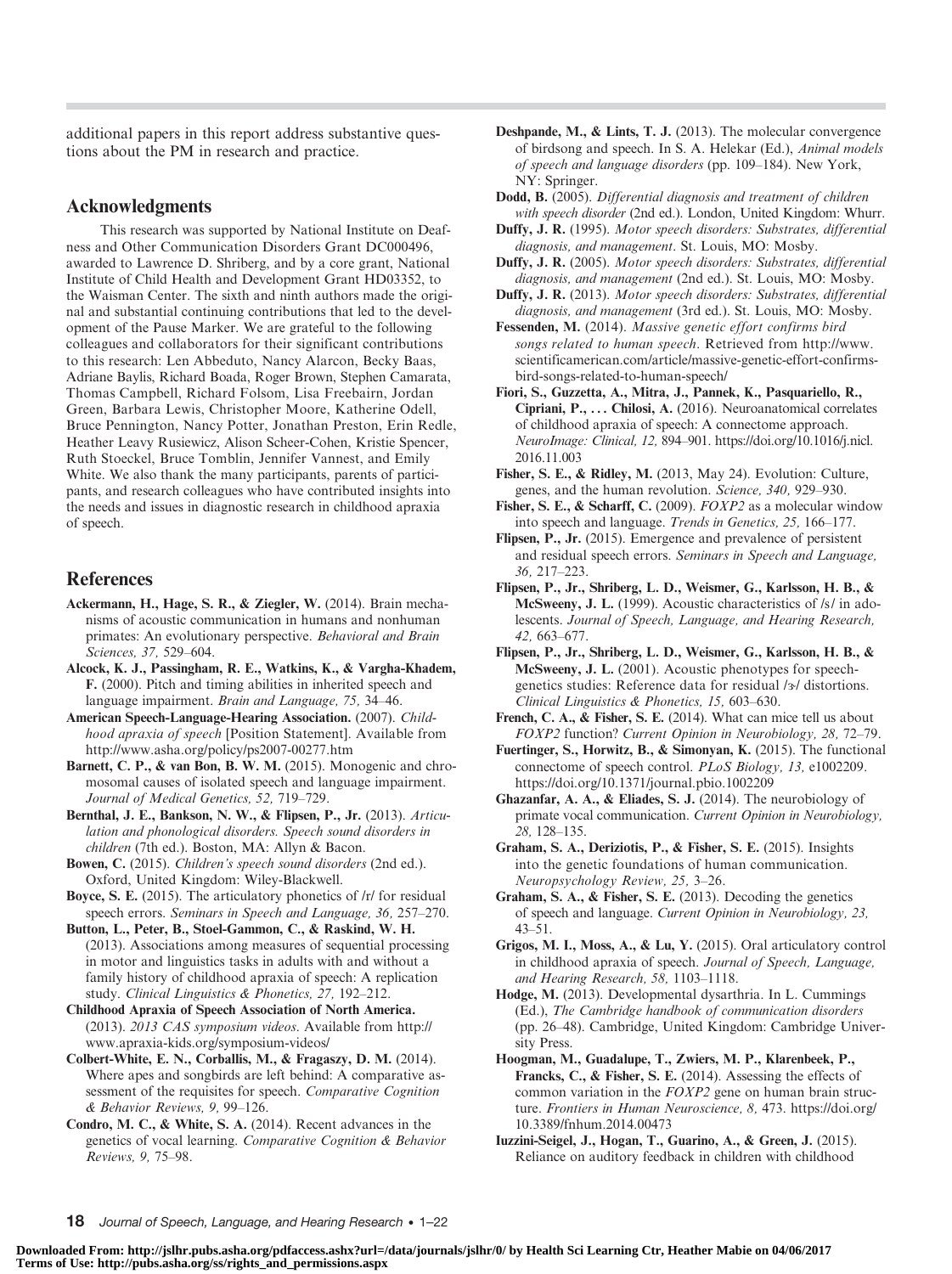apraxia of speech. Journal of Communication Disorders, 54, 32–42.

- Janik, V. M. (2014). Cetacean vocal learning and communication. Current Opinion in Neurobiology, 28, 60–65.
- Karlsson, H. B., Shriberg, L. D., Flipsen, P., Jr., & McSweeny, J. L. (2002). Acoustic phenotypes for speech–genetics studies: Toward an acoustic marker for residual /s/ distortions. Clinical Linguistics & Phonetics, 16, 403–424.
- Kaufman, A. S., & Kaufman, N. L. (2004). Kaufman Brief Intelligence Test-Second Edition (KBIT-2). San Antonio, TX: Pearson Assessments.
- Kent, R. D. (2000). Research on speech motor control and its disorders: A review and prospective. Journal of Communication Disorders, 33, 391–428.
- Kent, R. D., & Rosenbek, J. C. (1983). Acoustic patterns of apraxia of speech. Journal of Speech and Hearing Research, 26, 231–249.
- Klein, H. B., Byun, T. M., Davidson, L., & Grigos, M. I. (2013). A multidimensional investigation of children's /r/ productions: Perceptual, ultrasound, and acoustic measures. American Journal of Speech-Language Pathology, 22, 540–553.
- Knörnschild, M. (2014). Vocal production learning in bats. Current Opinion in Neurobiology, 28, 80–85.
- Konopka, G., & Roberts, T. F. (2016). Animal models of speech and vocal communication deficits associated with psychiatric disorders. Biological Psychiatry, 79, 53–61.
- Kumar, V., Croxson, P. L., & Simonyan, K. (2016). Structural organization of the laryngeal motor cortical network and its implication for evolution of speech production. The Journal of Neuroscience, 36, 4170–4181.
- Laffin, J. J. S., Raca, G., Jackson, C. A., Strand, E. A., Jakielski, K. J., & Shriberg, L. D. (2012). Novel candidate genes and regions for childhood apraxia of speech (CAS) identified by array comparative genomic hybridization. Genetics in Medicine, 14, 928–936.
- Lewis, B. A., Avrich, A. A., Freebairn, L. A., Taylor, H. G., Iyengar, S. K., & Stein, C. M. (2011). Subtyping children with speech sound disorders by endophenotypes. Topics in Language Disorders, 31, 112–127.
- Liégeois, F. J., Hildebrand, M. S., Bonthrone, A., Turner, S. J., Scheffer, I. E., Bahlo, M., ... Morgan, A. T. (2016). Early neuroimaging markers of FOXP2 intragenic deletion. Scientific Reports, 6, 35192. https://doi.org/10.1038/srep35192
- Liégeois, F., Mayes, A., & Morgan, A. (2014). Neural correlates of developmental speech and language disorders: Evidence from neuroimaging. Current Developmental Disorders Reports, 1, 215–227.
- Liégeois, F., & Morgan, A. T. (2012). Neural bases of childhood speech disorders: Lateralization and plasticity for speech functions during development. Neuroscience and Biobehavioral Reviews, 36, 439–458.
- Liégeois, F., Morgan, A. T., Connelly, A., & Vargha-Khadem, F. (2011). Endophenotypes of  $FOXP2$  dysfunction within human articulatory network. European Journal of Paediatric Neurology, 15, 283–288.
- Liss, J. M. (1998). Error-revision in the spontaneous speech of apraxic speakers. Brain and Language, 62, 342–360.
- Lohmeier, H. L., & Shriberg, L. D. (2011). Reference data for the Syllable Repetition Task (SRT) (Technical Report No. 17). Retrieved from Phonology Project website: http://www.waisman. wisc.edu/phonology/
- Maas, E., & Mailend, M. L. (2012). Speech planning happens before speech execution: Online reaction time methods in the

study of apraxia of speech. Journal of Speech, Language, and Hearing Research, 55, S1523–S1534.

- Mabie, H. L., Fourakis, M., Hall, S. D., Karlsson, H. B., McSweeny, J. L., Tilkens, C. M., ... Shriberg, L. D. (2015). Conversational speech reference data for children with speech delay: A database of 180 participants, 3-to-5 years of age (Technical Report No. 21). Retrieved from Phonology Project website: http:// www.waisman.wisc.edu/phonology/
- Mabie, H. L., & Shriberg, L. D. (2017). Speech and motor speech measures and reference data for the Speech Disorders Classification System (SDCS). (Technical Report No. 23). Retrieved from Phonology Project website: http://www.waisman.wisc. edu/phonology/
- Mayes, A. K., Reilly, S., & Morgan, A. T. (2015). Neural correlates of childhood language disorder: A systematic review. Developmental Medicine and Child Neurology, 57, 706–717.
- McCauley, R. J., & Strand, E. A. (2009). A review of standardized tests of nonverbal oral and speech motor performance in children. American Journal of Speech-Language Pathology, 17, 81–91.
- McLeod, S., & Baker, E. (2017). Children's speech: An evidencebased approach to assessment and intervention. Boston, MA: Pearson Education.
- McSweeny, J. L., Fourakis, M., Hall, S. D., Karlsson, H. B., Lohmeier, H. L., Tilkens, C. M., . . . Shriberg, L. D. (2012). Reference data for the Madison Speech Assessment Protocol (MSAP): A database of 28 participants, 3-to-6 years of age, with speech delay (Technical Report No. 19). Retrieved from Phonology Project website: http://www.waisman.wisc.edu/ phonology/
- McSweeny, J. L., & Shriberg, L. D. (1995). Segmental and suprasegmental transcription reliability (Technical Report No. 2). Retrieved from Phonology Project website: http://www.waisman. wisc.edu/phonology/
- Milenkovic, P. (2000). Time-frequency analysis for 32-bit Windows [Computer software]. Madison, WI: University of Wisconsin– Madison.
- Morgan, A., Bonthrone, A., & Liégeois, F. J. (2016). Brain basis of childhood speech and language disorders: Are we closer to clinically meaningful MRI markers? Current Opinion in Pediatrics, 28, 725–730.
- Morgan, A., Fisher, S. E., Scheffer, I., & Hildebrand, M. (2016). FOXP2-related speech and language disorders. In R. A. Pagon, M. P. Adam, H. H. Ardinger, S. E. Wallace, A. Amemiya, L. J. H. Bean, . . . K. Stephens, (Eds.), GeneReviews. Retrieved from https://www.ncbi.nlm.nih.gov/pubmed/27336128
- Morgan, A. T., & Liégeois, F. (2010). Re-thinking diagnostic classification of the dysarthrias: A developmental perspective. Folia Phoniatrica et Logopaedica, 62, 120–126.
- Murray, E., McCabe, P., Heard, R., & Ballard, K. J. (2015). Differential diagnosis of children with suspected childhood apraxia of speech. Journal of Speech, Language, and Hearing Research, 58, 43–60.
- Nijland, L., Maassen, B., & van der Meulen, S. (2003). Evidence of motor programming deficits in children diagnosed with DAS. Journal of Speech, Language, and Hearing Research, 46, 437–450.
- Nudel, R., & Newbury, D. F. (2013). FOXP2. WIREs Cognitive Science, 4, 547–560.
- Pascoe, M., Stackhouse, J., & Wells, B. (2005). Phonological therapy within a psycholinguistic framework: Promoting change in a child with persisting speech difficulties. International Journal of Language & Communication Disorders, 40, 189–220.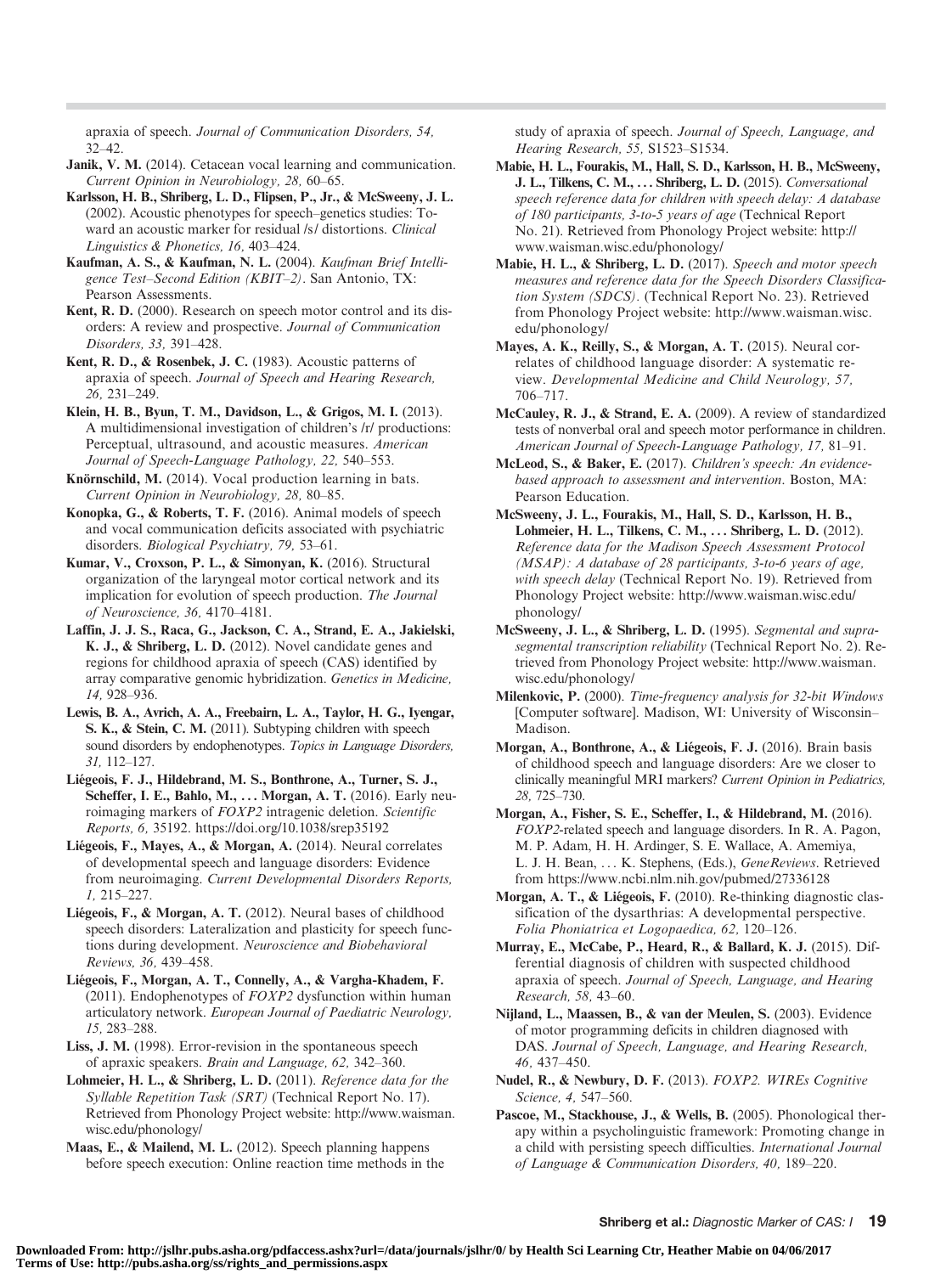- Peter, B., Button, L., Stoel-Gammon, C., Chapman, K., & Raskind, W. H. (2013). Deficits in sequential processing manifest in motor and linguistic tasks in a multigenerational family with childhood apraxia of speech. Clinical Linguistics & Phonetics, 27, 163–191.
- Peter, B., Matsushita, M., & Raskind, W. H. (2012). Motor sequencing deficit as an endophenotype of speech sound disorder: A genome-wide linkage analysis in a multigenerational family. Psychiatric Genetics, 22, 226–234.
- Peter, B., & Stoel-Gammon, C. (2008). Central timing deficits in subtypes of primary speech disorders. Clinical Linguistics & Phonetics, 22, 171–198.
- Peter, B., Wijsman, E. M., Nato, A. Q., Jr., University of Washington Center for Mendelian Genomics, Matsushita, M. M., Chapman, K. L., ... Raskind, W. H. (2016). Genetic candidate variants in two multigenerational families with childhood apraxia of speech. PLoS One, 11, e0153864. https://doi.org/10.1371/journal.pone.0153864
- Potter, N. L., Hall, S., Karlsson, H. B., Fourakis, M., Lohmeier, H. L., McSweeny, J. L., ... Shriberg, L. D. (2012). Reference data for the Madison Speech Assessment Protocol (MSAP): A database of 150 participants 3-to-18 years of age with typical speech (Technical Report No. 18). Retrieved from Phonology Project website: http://www.waisman.wisc.edu/phonology/
- Prather, J., Okanoya, K., & Bolhuis, J. J. (2017). Brains for birds and babies: Neural parallels between birdsong and speech acquisition. Neuroscience and Biobehavioral Review. Advance online publication. https://doi.org/10.1016/j.neubiorev.2016. 12.035
- Preston, J. L., & Edwards, M. L. (2007). Phonological processing skills of adolescents with residual speech sound errors. Language, Speech, and Hearing Services in Schools, 38, 297–308.
- Preston, J. L., & Edwards, M. L. (2009). Speed and accuracy of rapid speech output by adolescents with residual speech sound errors including rhotics. Clinical Linguistics & Phonetics, 23, 301–318.
- Preston, J. L., Hull, M., & Edwards, M. L. (2013). Preschool speech error patterns predict articulation and phonological awareness outcomes in children with histories of speech sound disorders. American Journal of Speech-Language Pathology, 22, 173–184.
- Preston, J. L., Molfese, P. J., Gumkowski, N., Sorcinelli, A., Harwood, V., Irwin, J. R., & Landi, N. (2014). Neurophysiology of speech differences in childhood apraxia of speech. Developmental Neuropsychology, 39, 385–403.
- Raca, G., Baas, B. S., Kirmani, S., Laffin, J. J., Jackson, C. A., Strand, E. A., ... Shriberg, L. D. (2013). Childhood apraxia of speech (CAS) in two patients with 16p11.2 microdeletion syndrome. European Journal of Human Genetics, 21, 455–459.
- Ramus, F., & Fisher, S. E. (2009). Genetics of language. In M. S. Gazzaniga (Ed.), The cognitive neurosciences IV (pp. 855–871). Cambridge, MA: MIT Press.
- Redle, E., Vannest, J., Maloney, T., Tsevat, R. K., Eikenberry, S., Lewis, B., ... Holland, S. K. (2015). Functional MRI evidence for fine motor praxis dysfunction in children with persistent speech disorders. Brain Research, 1597, 47–56.
- Reichmuth, C., & Casey, C. (2014). Vocal learning in seals, sea lions, and walruses. Current Opinion in Neurobiology, 28, 66–71.
- Rice, G. M., Raca, G., Jakielski, K. J., Laffin, J. J., Iyama-Kurtycz, C., Hartley, S. L., ... Shriberg, L. D. (2012). Phenotype of FOXP2 haploinsufficiency in a mother and son. American Journal of Medical Genetics: Part A, 158A, 174–181.
- Royal College of Speech and Language Therapists. (2011). Developmental verbal dyspraxia [Policy Statement]. Retrieved from https://www.ndp3.org/documents/rcslt2011dvdPolicyStatement. pdf
- Rupela, V., Velleman, S. L., & Andrianopoulos, M. V. (2016). Motor speech skills in children with Down syndrome: A descriptive study. International Journal of Speech-Language Pathology, 18(5), 483–492. https://doi.org/10.3109/17549507.2015. 1112836
- Rvachew, S., & Brosseau-Lapré, F. (2012). Developmental phonological disorders: Foundations of clinical practice. San Diego, CA: Plural Publishing.
- Sayahi, F., & Jalaie, S. (2016). Diagnosis of childhood apraxia of speech: A systematic review. Journal of Diagnostics, 3, 21–26.
- Scheer-Cohen, A. R., Holt, A. S., Karlsson, H. B., Mabie, H. L., McSweeny, J. L., Tilkens, C. M., . . . Shriberg, L. D. (2013). Reference data for the Madison Speech Assessment Protocol (MSAP): A database of fifty 20-to-80 year old participants with typical speech (Technical Report No. 20). Retrieved from Phonology Project website: http://www.waisman.wisc.edu/phonology/
- Schneider, S. L., & Frens, R. A. (2005). Training four-syllable CV patterns in individuals with acquired apraxia of speech: Theoretical implications. Aphasiology, 19, 451–471.
- Shimoyama, M., Nigam, R., McIntosh, L. S., Nagarajan, R., Rice, T., Rao, D. C., & Dwinell, M. R. (2012). Three ontologies to define phenotype measurement data. Frontiers in Genetics, 3, 87. https://doi.org/10.3389/fgene.2012.00087
- Shriberg, L. D. (1993). Four new speech and prosody-voice measures for genetics research and other studies in developmental phonological disorders. Journal of Speech and Hearing Research, 36, 105–140.
- Shriberg, L. D. (2010). Childhood speech sound disorders: From post-behaviorism to the post-genomic era. In R. Paul & P. Flipsen (Eds.), Speech sound disorders in children (pp. 1–34). San Diego, CA: Plural Publishing.
- Shriberg, L. D. (2013, February). State of the art in CAS diagnostic marker research. Review paper presented at the Childhood Apraxia of Speech Association of North America Speech Research Symposium, Atlanta, GA.
- Shriberg, L. D., Austin, D., Lewis, B. A., McSweeny, J. L., & Wilson, D. L. (1997). The Speech Disorders Classification System (SDCS): Extensions and lifespan reference data. Journal of Speech, Language, and Hearing Research, 40, 723–740.
- Shriberg, L. D., & Campbell, T. F. (Eds.). (2002). Proceedings of the 2002 Childhood Apraxia of Speech Research Symposium. Carlsbad, CA: The Hendrix Foundation.
- Shriberg, L. D., Campbell, T. F., Karlsson, H. B., Brown, R. L., McSweeny, J. L., & Nadler, C. J. (2003). A diagnostic marker for childhood apraxia of speech: The lexical stress ratio. Clinical Linguistics & Phonetics, 17, 549–574.
- Shriberg, L. D., Flipsen, P., Jr., Karlsson, H. B., & McSweeny, J. L. (2001). Acoustic phenotypes for speech-genetics studies: An acoustic marker for residual /3/ distortions. Clinical Linguistics & Phonetics, 15, 631–650.
- Shriberg, L. D., Fourakis, M., Hall, S., Karlsson, H. B., Lohmeier, H. L., McSweeny, J. L., ... Wilson, D. L. (2010a). Extensions to the Speech Disorders Classification System (SDCS). Clinical Linguistics & Phonetics, 24, 795–824.
- Shriberg, L. D., Fourakis, M., Hall, S., Karlsson, H. B., Lohmeier, H. L., McSweeny, J. L., ... Wilson, D. L. (2010b). Perceptual and acoustic reliability estimates for the Speech Disorders Classification System (SDCS). Clinical Linguistics & Phonetics, 24, 825–846.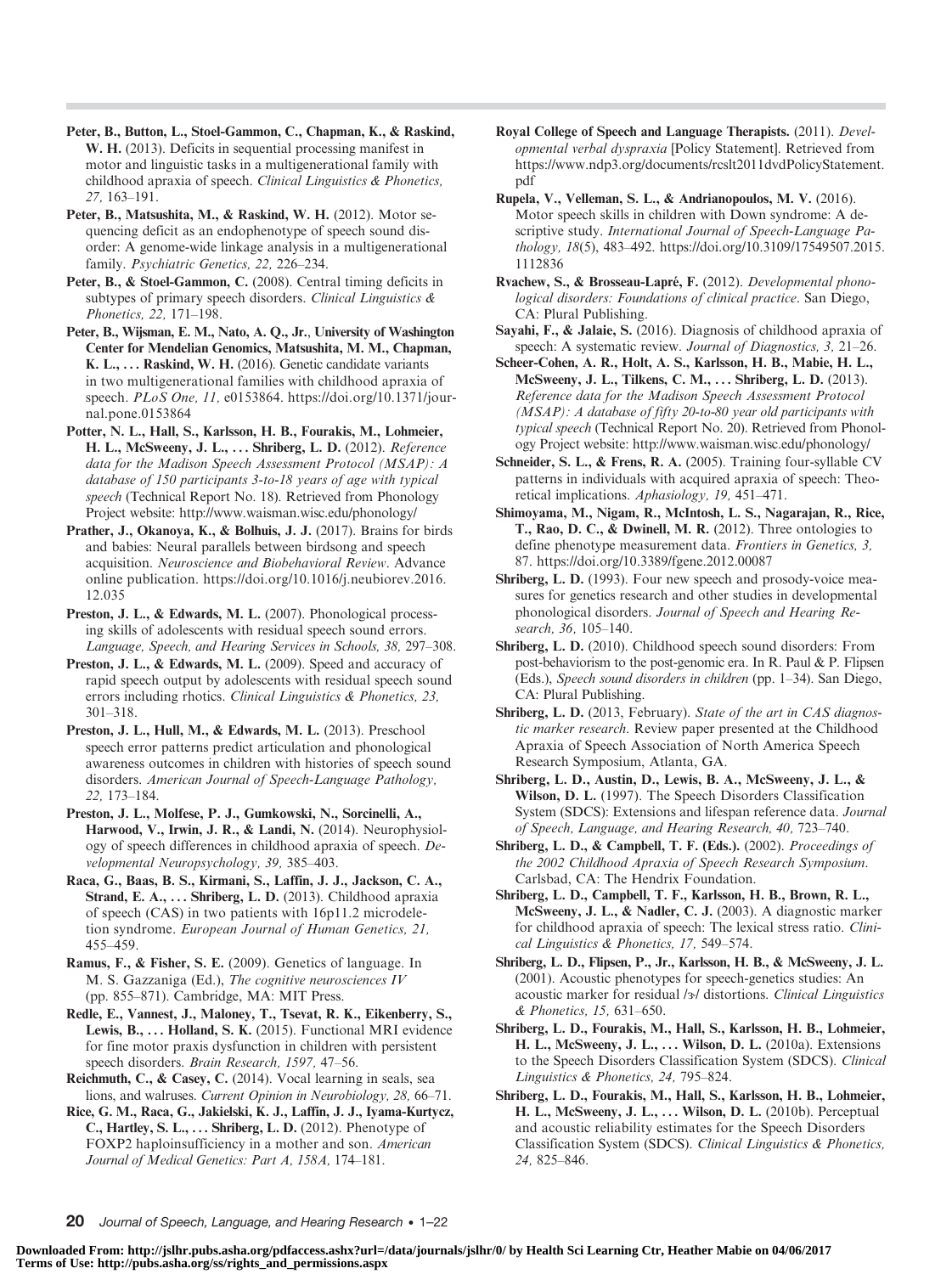- Shriberg, L. D., Gruber, F. A., & Kwiatkowski, J. (1994). Developmental phonological disorders III: Long-term speech-sound normalization. Journal of Speech and Hearing Research, 37, 1151–1177.
- Shriberg, L. D., Hersh, J., Karlsson, H. K., Kwiatkowski, J., Lohmeier, H. L., McSweeny, J. L., ... Wilson, D. L. (2014). *Phonology* project laboratory manual. Unpublished manual.
- Shriberg, L. D., & Kent, R. D. (2013). Clinical phonetics (4th ed.). Boston, MA: Pearson Education.
- Shriberg, L. D., Kwiatkowski, J., & Rasmussen, C. (1990). The Prosody-Voice Screening Profile. Tucson, AZ: Communication Skill Builders.
- Shriberg, L. D., & Lof, G. L. (1991). Reliability studies in broad and narrow phonetic transcription. Clinical Linguistics & Phonetics, 5, 225–279.
- Shriberg, L. D., & Lohmeier, H. L. (2008). The Syllable Repetition Task (Technical Report No. 14). Retrieved from Phonology Project website: http://www.waisman.wisc.edu/phonology/
- Shriberg, L. D., Lohmeier, H. L., Campbell, T. F., Dollaghan, C. A., Green, J. R., & Moore, C. A. (2009). A nonword repetition task for speakers with misarticulations: The Syllable Repetition Task (SRT). Journal of Speech, Language, and Hearing Research, 52, 1189–1212.
- Shriberg, L. D., Lohmeier, H. L., Strand, E. A., & Jakielski, K. J. (2012). Encoding, memory, and transcoding deficits in childhood apraxia of speech. Clinical Linguistics & Phonetics, 26, 445–482.
- Shriberg, L. D., & Mabie, H. L. (2017). Speech and motor speech classification findings for participants with complex neurodevelopmental disorders (Technical Report No. 24). Retrieved from Phonology Project website: http://www.waisman.wisc. edu/phonology/
- Shriberg, L. D., Paul, R., Black, L. M., & van Santen, J. P. (2011). The hypothesis of apraxia of speech in children with autism spectrum disorder. Journal of Autism and Developmental Disorders, 41, 405–426.
- Shriberg, L. D., Potter, N. L., & Strand, E. A. (2011). Prevalence and phenotype of childhood apraxia of speech in youth with galactosemia. Journal of Speech, Language, and Hearing Research, 54, 487–519.
- Shriberg, L. D., & Strand, E. A. (2014, February). A diagnostic marker to discriminate childhood apraxia of speech from speech delay. Paper presented at the Seventeenth Biennial Conference on Motor Speech: Motor Speech Disorders & Speech Motor Control, Sarasota, FL.
- Shriberg, L. D., Strand, E. A., Fourakis, M., Jakielski, K. J., Hall, S. D., Karlsson, H. B., . . . Wilson, D. L. (2017a). A diagnostic marker to discriminate childhood apraxia of speech from speech delay: II. Validity studies of the Pause Marker. Journal of Speech, Language, and Hearing Research. Advance online publication. https://doi.org/10.1044/2016\_JSLHR-S-15-0297
- Shriberg, L. D., Strand, E. A., Fourakis, M., Jakielski, K. J., Hall, S. D., Karlsson, H. B., ... Wilson, D. L. (2017b). A diagnostic marker to discriminate childhood apraxia of speech from speech delay: III. Theoretical coherence of the Pause Marker with speech processing deficits in Childhood Apraxia of Speech. Journal of Speech, Language, and Hearing Research. Advance online publication. https://doi.org/10.1044/2016\_JSLHR-S-15-0298
- Shriberg, L. D., Strand, E. A., Fourakis, M., Jakielski, K. J., Hall, S. D., Karlsson, H. B., . . . Wilson, D. L. (2017c). A diagnostic marker to discriminate childhood apraxia of speech from speech delay: IV. The Pause Marker Index. Journal of Speech, Language,

and Hearing Research. Advance online publication. https://doi. org/10.1044/2016\_JSLHR-S-16-0149

- Shriberg, L. D., Strand, E. A., & Mabie, H. L. (2017). Prevalence of speech and motor speech disorders in idiopathic speech delay and complex neurodevelopmental disorders. Manuscript submitted for publication.
- Sjolie, G. M., Leece, M. C., & Preston, J. L. (2016). Acquisition, retention, and generalization of rhotics with and without ultrasound visual feedback. Journal of Communication Disorders, 64, 62–77. https://doi.org/10.2016/j.comdis.2016.10.003
- Skinder, A., Connaghan, K., Strand, E., & Betz, S. (2000). Acoustic correlates of perceived lexical stress errors in children with developmental apraxia of speech. Journal of Medical Speech-Language Pathology, 4, 279–284.
- Skinder, A., Strand, E. A., & Mignerey, M. (1999). Perceptual and acoustic analysis of lexical and sentential stress in children with developmental apraxia of speech. Journal of Medical Speech-Language Pathology, 7, 133–144.
- Stackhouse, J., & Wells, B. (1997). Children's speech and literacy difficulties I: A psycholinguistic framework. London, United Kingdom: Whurr.
- Stackhouse, J., & Wells, B. (2001). Children's speech and literacy difficulties II: Identification and intervention. London, United Kingdom: Whurr.
- Stoeger, A. S., & Manger, P. (2014). Vocal learning in elephants: Neural bases and adaptive context. Current Opinion in Neurobiology, 28, 101–107.
- Strand, E. A., McCauley, R. J., Weigand, S. D., Stoeckel, R. E., & Baas, B. S. (2013). A motor speech assessment for children with severe speech disorders: Reliability and validity evidence. Journal of Speech, Language, and Hearing Research, 56, 505–520.
- Terband, H., & Maassen, B. (2010). Speech motor development in childhood apraxia of speech: Generating testable hypotheses by neurocomputational modeling. Folia Phoniatrica et Logopaedica, 62, 134–142.
- Terband, H., Maassen, B., Guenther, F. H., & Brumberg, J. (2009). Computational neural modeling of speech motor control in childhood apraxia of speech (CAS). Journal of Speech, Language, and Hearing Research, 52, 1595–1609.
- Terband, H., Maassen, B., Guenther, F. H., & Brumberg, J. (2014). Auditory–motor interactions in pediatric motor speech disorders: Neurocomputational modeling of disordered development. Journal of Communication Disorders, 47, 17–33.
- Tilkens, C. M., Karlsson, H. B., Fourakis, M., Hall, S. D., Mabie, H. L., McSweeny, J. L., ... Shriberg, L. D. (2017). A diagnostic marker to discriminate childhood apraxia of speech (CAS) from Speech Delay (SD). (Technical Report No. 22). Retrieved from Phonology Project website: http://www.waisman. wisc.edu/phonology/
- Tschida, K., & Mooney, R. (2012). The role of auditory feedback in vocal learning and maintenance. Current Opinion in Neurobiology, 22, 320–327.
- Van Borsel, J., Van Rentergem, S., & Verhaeghe, L. (2007). The prevalence of lisping in young adults. Journal of Communication Disorders, 40, 493–502.
- van der Merwe, A. (1997). A theoretical framework for the characterization of pathological speech sensorimotor control. In M. R. McNeil (Ed.), Clinical management of sensorimotor speech disorders (pp. 1–25). New York, NY: Thieme Medical Publishers.
- van der Merwe, A. (2009). A theoretical framework for the characterization of pathological speech sensorimotor control. In